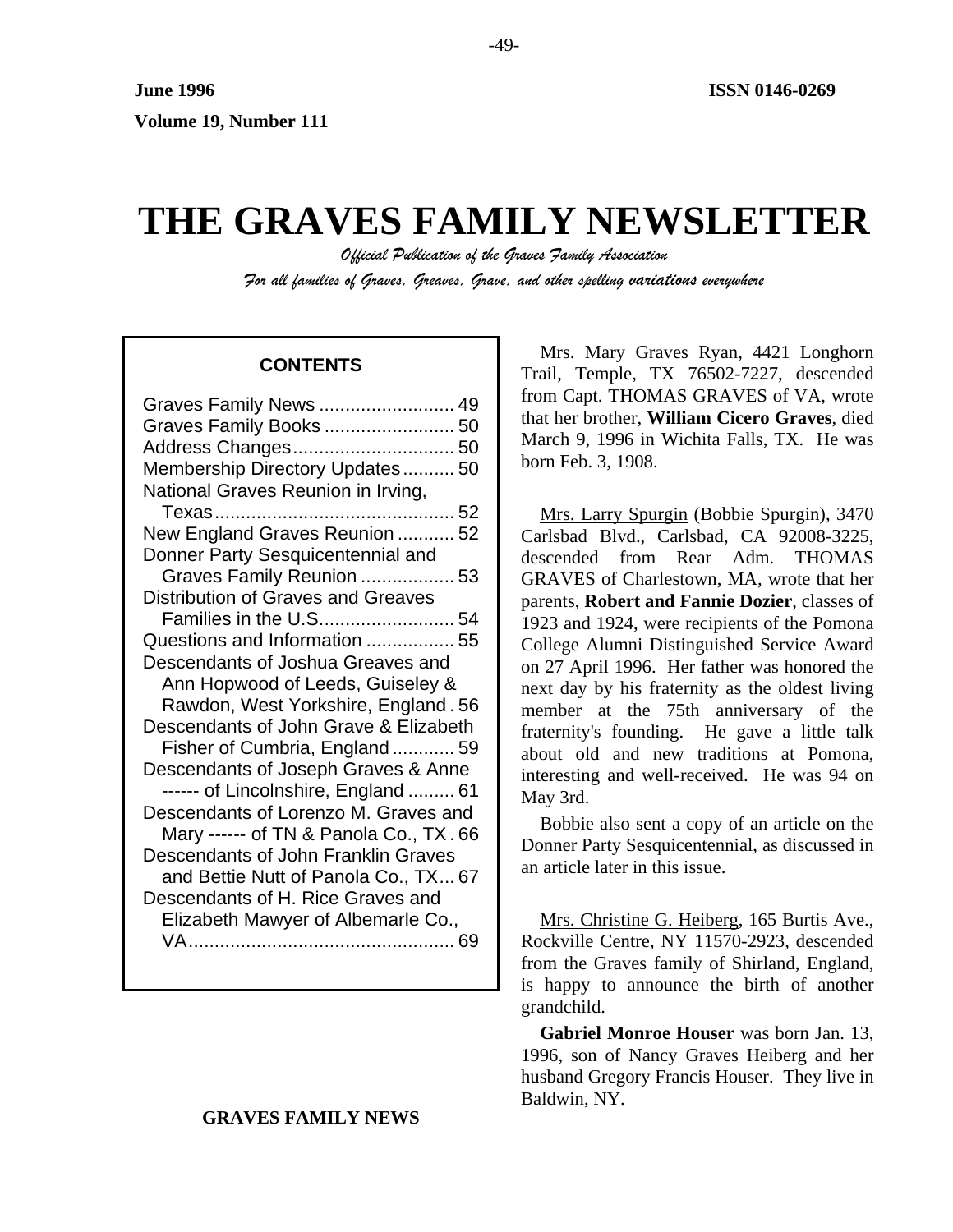## **GRAVES FAMILY BOOKS**

The publication of the books that many of you have been anticipating for some time has been delayed by the many other responsibilities and commitments of your editor. It is our intention for a nominating committee to nominate a slate of officers in the near future who would assume many of the other duties that I have had in the Association. The expectation is that I will then be able to pursue the publication program in a more timely manner. If you are asked to help, please accept some of the responsibility or, better yet, volunteer before being asked.

The present schedule for the book publication is as follows.

*Graves Families of Randolph Co., NC* will be ready soon.

**Memberships:** 

**Regular (U.S. & Canada) \$20/year Other countries (air mail) \$30/year Sustaining \$40/year Life (U.S./Canada, 62 and older) \$600 one time Foreign memberships must be paid by money order in U.S. dollars. All back issues (1976 present) are available at current price.** 

**Newsletter only available to individuals as part of Graves Family Association membership. No charge for queries.** 

**Published by:** 

**THE GRAVES FAMILY ASSOCIATION 261 South St., Wrentham, MA 02093 Internet Home Page: http://www.andrews.edu/~calkins/gravesfa.html** 

**Newsletter Editor: Kenneth Vance Graves (508)384-8084 Internet: kgraves239@aol.com** 

**Treasurer: Elaine Tobias, Overland Park, KS Director, On-line Computer Help: H. W. ("Bud") Graves, Veradale, WA Internet: dfrh81a@prodigy.com Director, Internet Home Page: Keith G. Calkins, Berrien Springs, MI Internet: calkins@andrews.edu**

After that will be *John Graves of Concord, MA* and *John Graves of Frederick Co., VA*.

Targeted for about 2 years after the completion of *John Graves of Frederick Co., VA* is the book on *Capt. Thomas Graves of VA*.

#### **ADDRESS CHANGES**

Mr. Jerry A. Hunt of Austin, TX, descended from BEVERLY GRAVES of Caroline Co., VA, has moved to 5419 Montview St., Austin, TX 78756-1607.

Ms. Elsie Tyson Greaves of Mobile, AL, descended from WILLIAM GREAVES and Susanna ------ of Whitfield, Northamptonshire, England, has moved to 364 East Lakeview Dr., Mobile, AL 36695.

Mrs. Wynell Dehnel of Euless, TX, descended from Capt. THOMAS GRAVES of VA, has moved to 2804 Brittany Dr., Euless, TX 76039-7602.

Ms. Delores Grasty, descended from J. D. GRAVES and Helen Logan of TX, has moved from Sublette, KS to 1315 West 24th St., Apt. 33, Odessa, TX 79763.

Mr. Ole Pein, who is researching part of the Greaves family of Beeley, Derbyshire, England, has moved from Andorra to Näckrosvägen 33, SE-171 31 Solna, Sweden.

#### **MEMBERSHIP DIRECTORY UPDATES**

*New Members*  BLOUNT, Ms. Priscilla A. 250 Ogden Rd., Wenonah, NJ 08090 Ancestry: Samuel Graves of Lynn, MA, via #15

CRUTCHER, Mrs. Betty L. P.O. Box 1833, Andrews, TX 79714 Ancestry: James Stephen Graves and Eliza Jane Walker of NC & Marshall Co., AL

FISH, Mr. Chauncey L.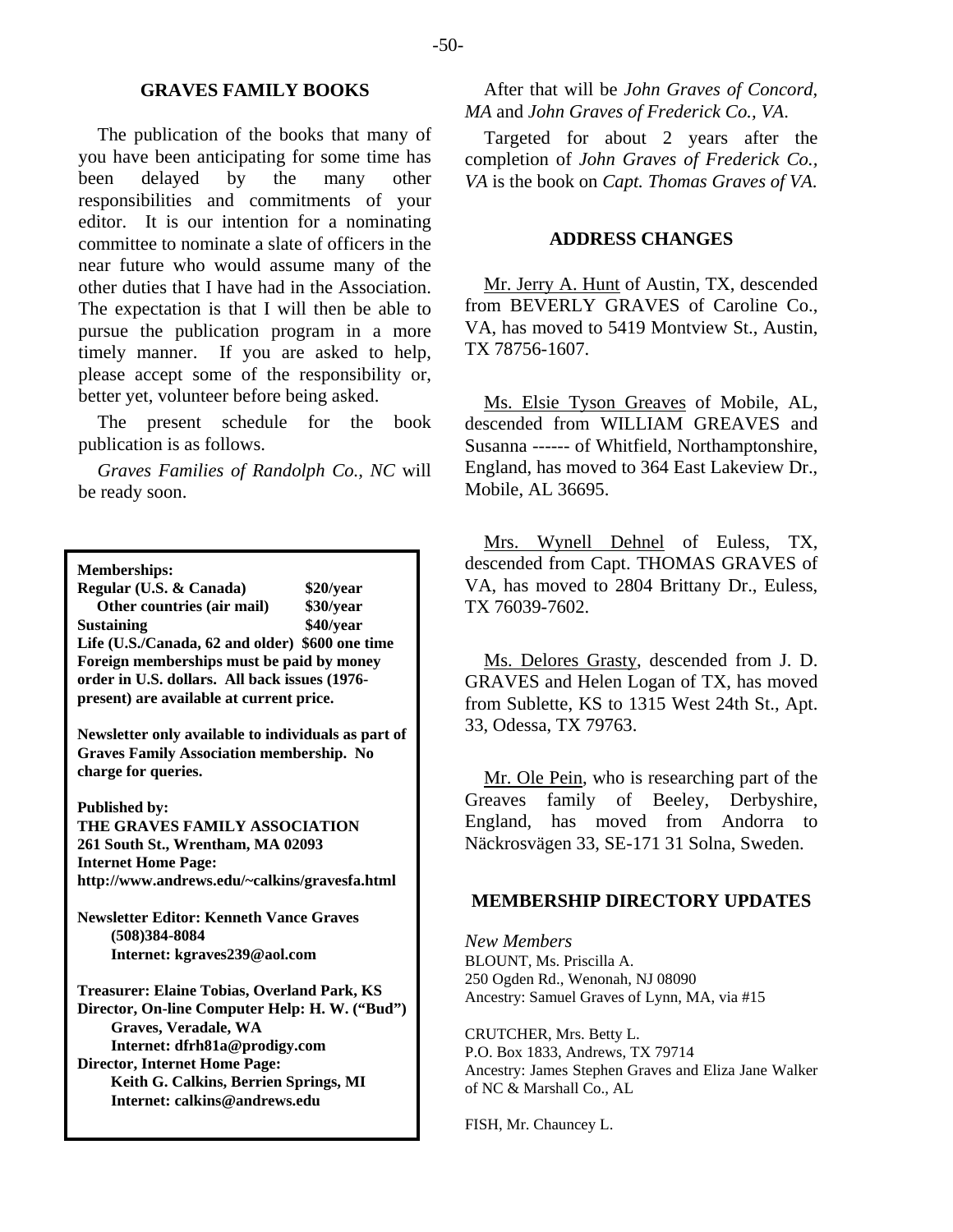3185 Datura Rd., Venice, FL 34293 (Jan.-Apr.), 1221 Briggs Chaney Rd., Silver Spring, MD 20905-5512 (May-Dec.) Ancestry: Samuel Graves of Lynn, MA, via Mary Ann Graves (913) m. Elijah S. Fish

FLAKE, Mrs. Muriel H, 2810 Georgetown, Houston, TX 77005 Capt. Thomas Graves of VA

GRAVES, Mr. Eric R. 16 Lawmar Lane, Burnt Hills, NY 12027-9538 Ancestry: Thomas Graves of Hartford, CT, via #2157

GRAVES, Mr. Howard L., Jr. 12 Cedar St., Marblehead, MA 01945 Ancestry: Thomas Graves of Hartford, CT, via #3947

GRAVES, Mr. Jay C. 12792 Deauville Dr., Omaha, NE 68137-3202 Ancestry: Julius Graves and Helen Barto of IA & NE

GRAVES, Mr. Robert G. 1126 35th St., Rock Island, IL 61201 Ancestry: Thomas Graves of Hartford, CT, via #3594

GRAVES, Mr. Ronald A. 401 Colonial Drive, #4, Ipswich, MA 01938 Ancestry: unknown

GRAVES, Mr. Ronald Bennett 118 Green Gable Rd., Terry, MS 39170-9304 Ancestry: Capt. Thomas Graves of VA, via  $John<sup>2</sup>$ , Thomas<sup>3</sup>, John<sup>4</sup>, John<sup>5</sup>, Thomas<sup>6</sup>, Lewis<sup>7</sup>, Lewis<sup>8</sup>

GRAVES, Mr. Ronald H. 53 Graves St., South Deerfield, MA 01373 Ancestry: unknown

GRAVES, Mrs. Therese M. 4 Meadowcrest Lane, Barre, VT 05641-5512 Ancestry: Charles Graves and Julia LaFountain of England & VT

GRAVES, Mr. Verdon Raymond 1221 College St., Sulphur Springs, TX 75482-3017 Ancestry: Williamson B. Graves and Sarah Evans of VA & KY (prob. from Capt. Thomas Graves of VA)

GRAVES, Dr. & Mrs. Wallace M., Jr. 1166 West Main Street, Williamstown, MA 01267 Ancestry: Lt. William Graves of NS & NB, Canada

HALEY, Dr. Louis E. One Towers Park Lane, No. 610, San Antonio, TX 78209-6421 Ancestry: John Graves of Frederick Co., VA, and Capt. Thomas Graves of VA

HEADBERG, Ms. Elna 11 Gates Ave., Marlboro, MA 01752 Ancestry: Thomas Graves of Hartford, CT, via #2081

HICKEY, Mrs. Dixie M. 8207 Rockport Court, Fort Wayne, IN 46825 Ancestry: Capt. Thomas Graves of VA, via Thomas<sup>5</sup> m. Ann Davenport, John<sup>6</sup>, Barzillai<sup>7</sup>, Jeremiah<sup>8</sup>, Nathaniel Slade<sup>9</sup>

HUNT, Mr. Jerry A. 5419 Montview St., Austin, TX 78756-1607 Ancestry: Beverly Graves of Caroline Co., VA

JOYNER, Mrs. Lucy Graves 620 Marlowe Rd., Raleigh, NC 27609 Ancestry: Samuel Graves of Lynn, MA (#3615)

KOKE, Mrs. Bonnie K. 226 North Orange St., Havana, IL 62644-1119 Ancestry: Thomas Graves of Hartford, CT, via #2820

MORELAND, Mr. Charles E. 15508 Saranac Drive, Whittier, CA 90604 Ancestry: Capt. Thomas Graves of VA, via Francis<sup>2</sup>, John<sup>3</sup>, Jane<sup>4</sup> m. John Coffey

MURPHY, Mrs. Alison M. 3312 Rossmoor Way, Los Alamitos, CA 90720 Ancestry: Greaves/Graves Family of Shirland, Derbyshire, England

STEPHENSON, A. D. and Miriam P.O. Box 59, Bogata, TX 75417 Ancestry: Capt. Thomas Graves of VA, via Thomas<sup>5</sup> m. Ann Davenport, Rice<sup>6</sup>, Thomas<sup>7</sup>, Benjamin Walter<sup>8</sup>, Minerva<sup>9</sup> m. Francis Marion Bogard

TAYLOR, Mrs. Linda L. 1101 Holmes Ave., Campbell, CA 95008-7105 Ancestry: Charles Barefoot Graves and Lucinda Elizabeth Dent of KY & TX

WALFIELD, Mrs. Linda D. RR 2, Box 253D, Randolph, VT 05060 Ancestry: John Graves of Concord, MA

# **NATIONAL GRAVES REUNION IN IRVING, TEXAS**

The National Graves Family Reunion will be held the last weekend of September, Sept. 28-30, at the Holiday Inn, Dallas/Fort Worth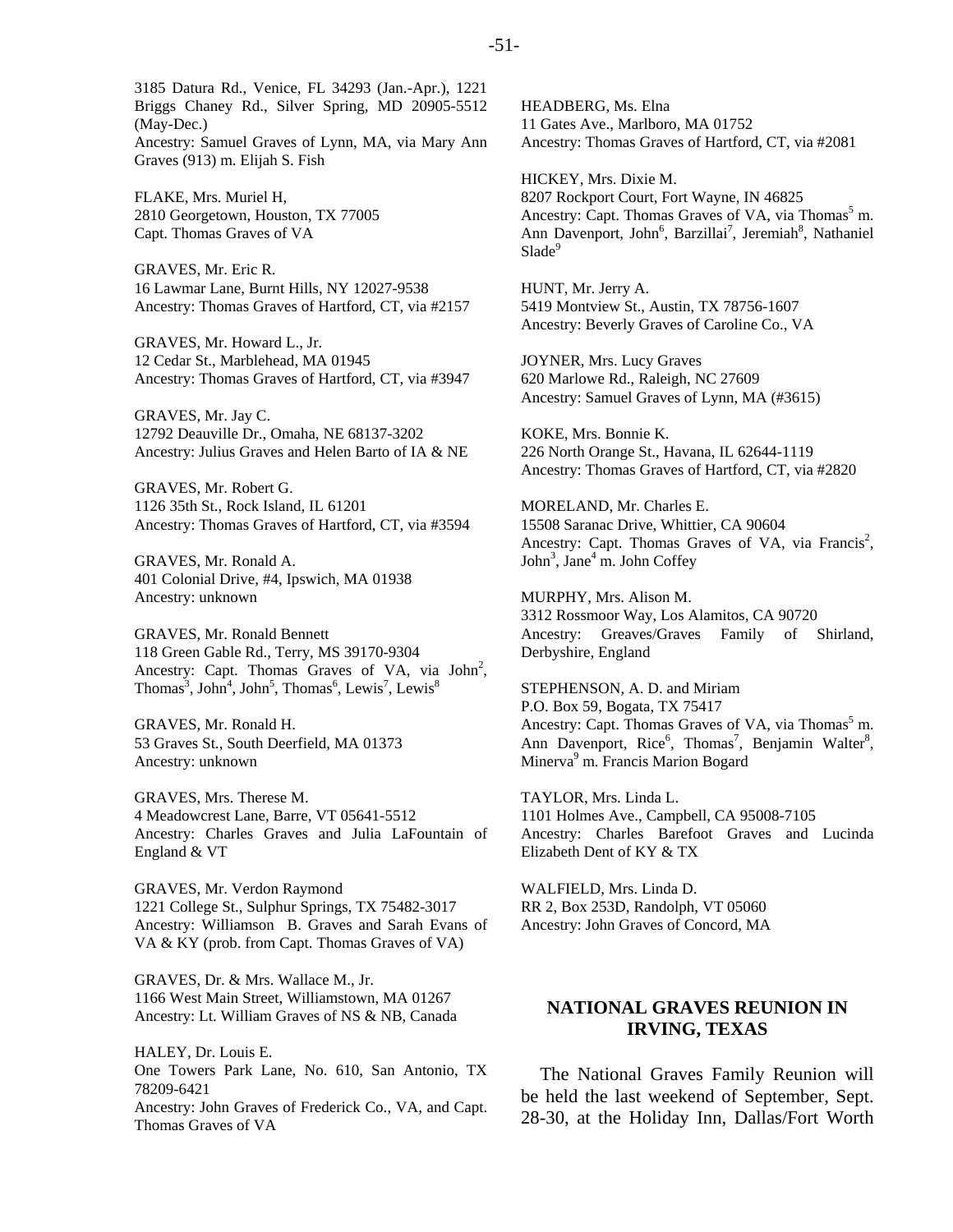Airport South. Information and a reservation form is being mailed with this issue of the newsletter.

Descendants of all Graves and Greaves families are invited.

As always, there will be interesting speakers, plenty of opportunity to learn more about your ancestry and exchange family information, and time to meet lots of other Graves family members.

However, this time we are also emphasizing the sightseeing and recreational opportunities for those relatives that like to travel and have fun, but aren't that excited about genealogy. Even if you hate searching for ancestors, join us at the reunion and have a good time.

Arlington Stadium (home of the Texas Rangers), Mandalay Shops and Canal Walk, Six Flags Over Texas, Wet N' Wild Amusement Park, and Bear Creek Golf Course are some of the attractions within minutes of the hotel.

Be sure to invite other members of your family also. You can use this as an excuse for a mini-reunion of your own as part of the larger gathering.

## **NEW ENGLAND GRAVES REUNION**

This gathering was held on June 14 and 15 at the Original Congregational Church in Wrentham, MA. Although attendance was small, interest in the activities was high.

Attendees were:

- Thomas Graves of Hartford, CT
- Miss Barbara A. Graves, Rocky Hill, CT
- Mr. & Mrs. Eric R. Graves, Jr., Burnt Hills, NY
- Mr. Ronald H. Graves, South Deerfield, MA
- Ms. Elna Headberg, Marlboro, MA

# Lt. William Graves of MA & Nova Scotia (possibly desc. from Rear Adm. Thomas Graves)

Mr. Robert C. Graves, Jr., Deep River, CT

Dr. & Mrs. Wallace M. Graves, Jr., Williamstown, MA

Deacon George Graves of Hartford, CT Mr. Charles Steele, Saugerties, NY

Capt. Thomas Graves of VA

Mr. J. Carson Graves, Wayland, MA

Mr. Kenneth V. and Mrs. Sarah Graves, Wrentham, MA

On Friday night we had the pleasure of hearing Gary Boyd Roberts, Director of Special Research Projects, New England Historic Genealogical Society, and author of several books on royal ancestry of important people. He did some special research in preparing for his talk, concentrating mainly on the connections and descendants of Thomas Graves of Hartford, CT, and Rear Admiral Thomas Graves of Charlestown, MA.

For Rear Adm. Thomas Graves, the connections represent much of Boston society, including John Lowell (1743-1802, Jurist, founder of the Boston Lowells), McGeorge Bundy (1919- ,Foreign Affairs Adviser to J. F. Kennedy, etc.), Isabella Stewart (known as Isabella Stewart Gardner, 1840-1924, Boston Art Collector, Social Leader, etc.), Abbott Lawrence Lowell (1856-1943, President of Harvard Univ.), Jacques Barzon (1907- , philosopher and critic), Elizabeth Cabot Cary (known as Mrs. Elizabeth Cabot Cary Agassiz, 1822-1907, founder and first president of Radcliffe College), Lea Ann (Lee) Remick (1935-1991, actress), Archibald Cox, Jr. (1912- , lawyer, educator, U.S. Solicitor General, Watergate prosecutor), Marshall Field IV (1916-1965, Chicago newspaper publisher and department store tycoon), John Dewey (1859-1952, philosopher and "progressive" educator), (John) Calvin Coolidge (Jr.) (1872-1933, 30th U.S. President)

For Thomas Graves of Hartford, CT, descendants include (Stephen) Grover Cleveland (1837-1908, 22nd and 24th U.S. President), Philip Winston Pillsbury (1903- ,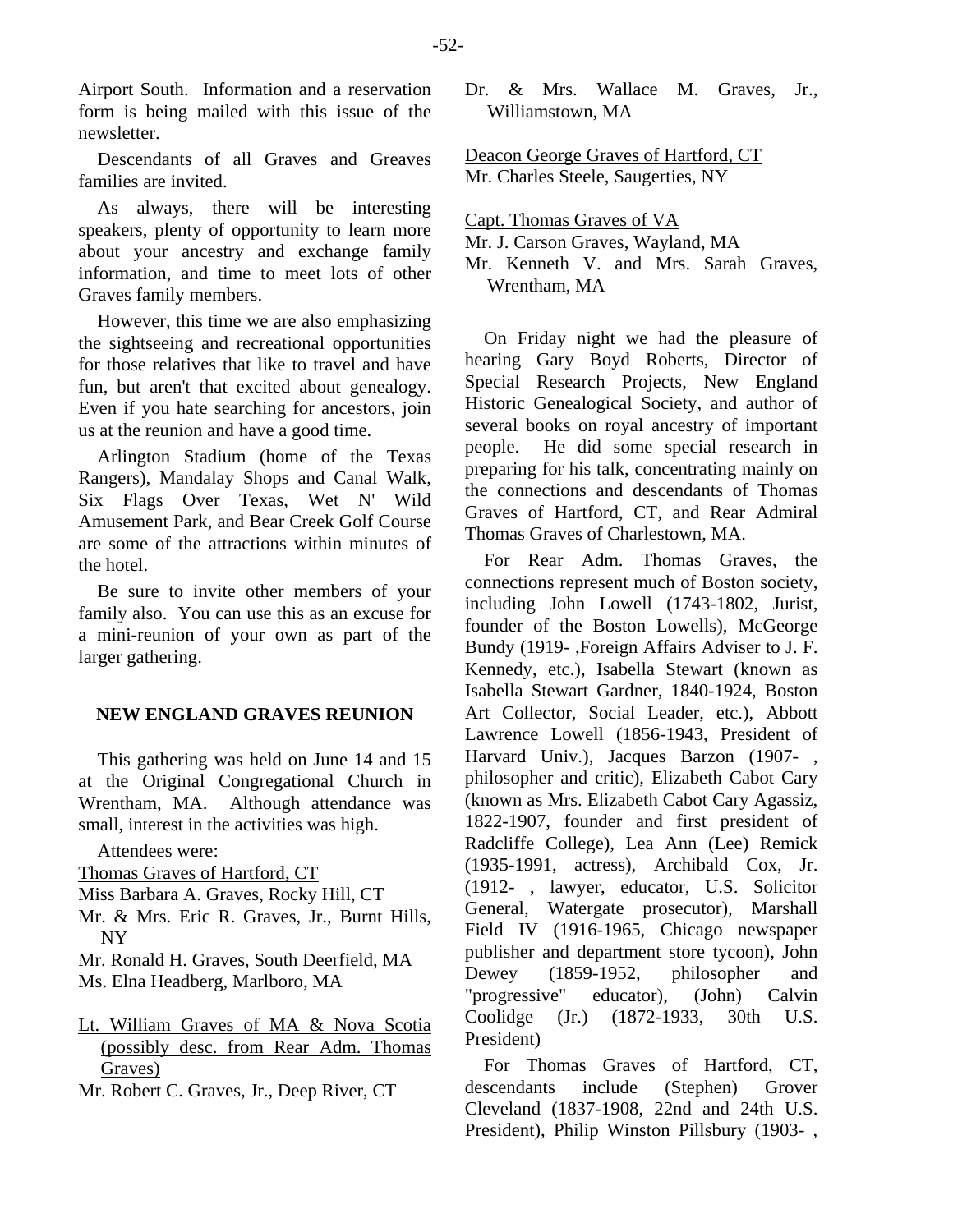president of the Pillsbury Co. and Chairman of the Board), Guy Lowell (1870-1927, architect), Louis Bromfield (1896-1956, novelist and playwright).

The drawing for a free Graves Family Association membership was won by Charlie Steele.

It was suggested and enthusiastically agreed to by all that there be another New England Graves Reunion either in 1997 or 1998 at a location where the entire family could attend and have fun. A committee was appointed to investigate each of the 3 sites suggested. Charlie Steele will check Plymouth, Bob Graves will look into Mystic, and Wally Graves will find out about Sturbridge, MA. More on the results and plans later.

# **DONNER PARTY SESQUICENTENNIAL**

This article has been written by Mr. Kingsley Roberts, Jr., 4809 Hillsboro Lane, Sacramento, CA 95822, descendant of Thomas Graves of Hartford, CT and Hatfield, MA. Franklin Ward Graves, whose family was the one in the Donner Party, is given in the Thomas Graves book as #609. His descent is: Thomas<sup>1</sup>, John<sup>2</sup>, Daniel<sup>3</sup>, John<sup>4</sup>, Zenas<sup>5</sup>, Franklin Ward<sup>6</sup>. This event commemorates the events of the deadly winter of 1846-47 in which nearly half of the members of the Donner Party died.

This year marks the one hundred and fiftieth anniversary of the ill fated Donner Party trying to cross the Sierra Nevada mountains over what is now called Donner Pass. In its observation, several organizations have scheduled California Trail Days and the Donner Party Sesquicentennial, with headquarters at the Donner State Park just outside Truckee, California, from Aug. 15th to the 18th.

Activities are numerous and varied. Three families - the Donners, the Graveses, and the Breens - will hold picnics for descendants. For the Graves family, to which this writer belongs, it is the first time since 1846 that relatives have gathered, and we shall be treated to a lecture on Graves family genealogy by Kristen Johnson of Salt Lake City, whose book *Unfortunate Emigrants* on the Donner Party has just been published.

For those who clamor for a more active observance, a Commemorative Wagon Train will set out from Verdi, Nevada, to the Donner State Park Aug. 14 to 16. Other wagon rides will leave hourly from the Donner Monument up Cold Stream Canyon. All day hiking tours will follow the Emigrant Trail with historian Don Wigging as tour guide.

For others, who take their history more sedately, there will be a Stephens-Townsend-Murphy Party breakfast on the 17th at the Monument. Emigrant encampments, Mountain Man camps, and many lectures will be an on-going activity there, as well. Music will be played, and fashions of the period will be shown, by many docents who will gather for this special observance. Many of the various cabin sites will be visited and archeological artifacts from each one will be displayed and explained by Dr. Don Hardesty, professor of Archeology at the University of Nevada, Reno.

For those wishing to attend the various events, write California Trail Days, PO Box 16093, Truckee, CA 96151, or telephone 916- 544-3053. For travelers attending from the East, and those wishing to attend a reunion banquet on Thursday, Aug. 15, the Peppermill Hotel in Reno, Nevada, is the place to stay. Sunday, Aug. 18, the Peppermill will be the site of a day long conference wherein a plethora of speakers will present lectures on various facets of overland travel in the mid-1800's. Subjects include the role of women on the trail, the question of cannibalism, and the affect on the party of having taken the Hastings Cutoff.

# **DISTRIBUTION OF GRAVES AND GREAVES FAMILIES IN THE U.S.**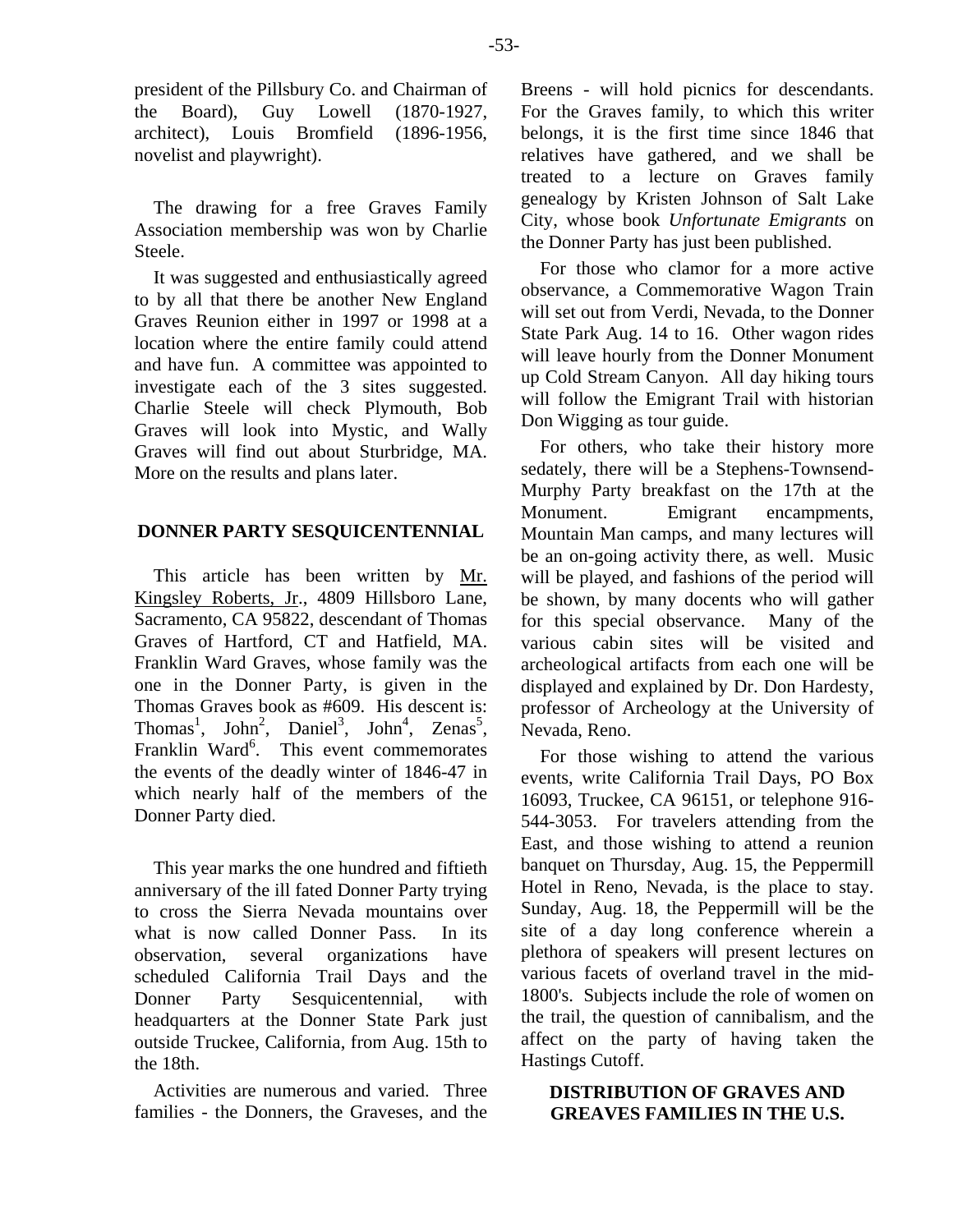The frequency and distribution of the surname of Graves and other spellings in the U.S. is a subject that we have looked at before. A previous article on the distribution of GFA members was on pages 26-28, 1983 GFNL.

A summary of the number of people on our membership and mailing lists, and the number of people named Graves, Greaves and Grave (from computerized U.S. telephone listing), arranged by state, follows. Columns are for current members/all members/total on mailing list, then number of listings for Graves/Greaves/Grave, then members as % of people named Graves/people named Graves per 10,000 population. (Population numbers were from http://www.census.gov/population/ estimate-extract/state/strespop.txt.)

Other variations of the name such as Greave, Grieve, Grieves, Greive, Greives, Greve, Greeves, and Greeve were almost nonexistent in the U.S. This analysis was as of late 1995.

| AK        | 2/3/7      | 45/5/0      | 4.4/0.8 |
|-----------|------------|-------------|---------|
| AL        | 11/21/91   | 757/10/0    | 1.5/1.8 |
| AR        | 5/19/82    | 637/2/1     | 0.8/2.6 |
| AZ        | 7/19/58    | 294/14/4    | 2.4/0.7 |
| CA        | 51/140/380 | 2056/154/19 | 2.5/0.7 |
| CO        | 7/17/56    | 476/22/1    | 1.5/1.3 |
| <b>CT</b> | 8/20/63    | 190/54/11   | 4.2/0.6 |
| DC        | 2/4/11     | 93/13/0     | 2.2/1.7 |
| DE        | 1/4/8      | 59/1/0      | 1.7/0.8 |
| <b>FL</b> | 20/51/131  | 1225/120/12 | 1.6/0.9 |
| <b>GA</b> | 16/32/133  | 730/30/1    | 2.2/1.0 |
| HI        | 1/2/4      | 39/0/0      | 2.6/0.3 |
| <b>IA</b> | 1/8/34     | 302/15/23   | 0.3/1.1 |
| ID        | 1/3/11     | 109/24/0    | 0.9/0.9 |
| IL        | 18/40/107  | 763/37/5    | 2.4/0.6 |
| IN        | 11/26/89   | 920/13/1    | 1.2/1.6 |
| <b>KS</b> | 9/24/57    | 432/6/1     | 2.1/1.7 |
| KY        | 9/17/54    | 746/7/0     | 1.2/1.9 |
| LA        | 10/24/82   | 607/9/1     | 1.6/1.4 |
| MA        | 8/26/101   | 514/73/0    | 1.6/0.8 |
| <b>MD</b> | 14/32/65   | 527/41/6    | 2.7/1.0 |
| ME        | 5/6/41     | 223/22/1    | 2.2/1.8 |
| MI        | 12/30/79   | 715/57/1    | 1.7/0.7 |
| MN        | 2/8/23     | 344/12/20   | 0.6/0.7 |
| MO        | 10/37/97   | 746/29/4    | 1.3/1.4 |

| MS        | 10/16/59   | 681/10/1   | 1.5/2.5 |
|-----------|------------|------------|---------|
| MT        | 1/3/13     | 82/6/0     | 1.2/0.9 |
| NC        | 7/18/66    | 1010/14/3  | 0.7/1.4 |
| <b>ND</b> | 1/3/5      | 32/5/0     | 3.1/0.5 |
| <b>NE</b> | 2/5/19     | 192/3/0    | 1.0/1.2 |
| <b>NH</b> | 5/10/30    | 133/12/0   | 3.8/1.2 |
| NJ        | 4/7/18     | 260/47/6   | 1.5/0.3 |
| <b>NM</b> | 4/8/16     | 148/7/0    | 2.7/0.9 |
| <b>NV</b> | 1/2/14     | 86/1/1     | 1.2/0.6 |
| <b>NY</b> | 18/31/87   | 1036/210/6 | 1.7/0.6 |
| <b>OH</b> | 13/31/101  | 901/35/1   | 1.4/0.8 |
| OK        | 13/27/75   | 509/20/0   | 2.6/1.6 |
| <b>OR</b> | 11/25/61   | 381/12/0   | 2.9/1.2 |
| PA        | 9/23/63    | 534/109/2  | 1.7/0.4 |
| <b>RI</b> | 0/3/13     | 43/26/0    | 0.0/0.4 |
| SC        | 4/10/20    | 388/8/0    | 1.0/1.1 |
| <b>SD</b> | 3/3/8      | 98/1/11    | 3.1/1.3 |
| TN        | 12/24/116  | 1571/9/2   | 0.8/3.0 |
| TX        | 67/151/387 | 2353/82/10 | 2.8/1.3 |
| UT        | 3/6/40     | 138/35/0   | 2.2/0.7 |
| VA        | 38/65/159  | 1083/18/3  | 3.5/1.6 |
| <b>VT</b> | 1/3/21     | 120/31/1   | 0.8/2.1 |
| <b>WA</b> | 19/43/90   | 680/38/5   | 2.8/1.3 |
| WI        | 0/9/40     | 315/14/1   | 0.0/0.6 |
| <b>WV</b> | 1/1/7      | 90/2/0     | 1.1/0.5 |
| WY        | 2/4/13     | 50/1/1     | 4.0/1.0 |

# Total 490/1144/3405 26463/1526/166 1.9/1.0

Looking at the above numbers, some of the conclusions that can be drawn are:

- Only 7 states had more than 1000 Graves listings. In order of number of listings, these are: TX, CA, TN, FL, VA, NY, NC. Of these, VA had the highest percentage of members, and NC and TN had the lowest.
- The most members are in TX, CA and VA, and all have above average percentage of members.
- About 43% of all members (since 1978) are currently active members.
- 18% of people on the mailing list are named Graves, Greaves or Grave, and 22% of current members are named Graves, Greaves or Grave.
- States with the most people named Graves per 10,000 population are TN (3.0), MS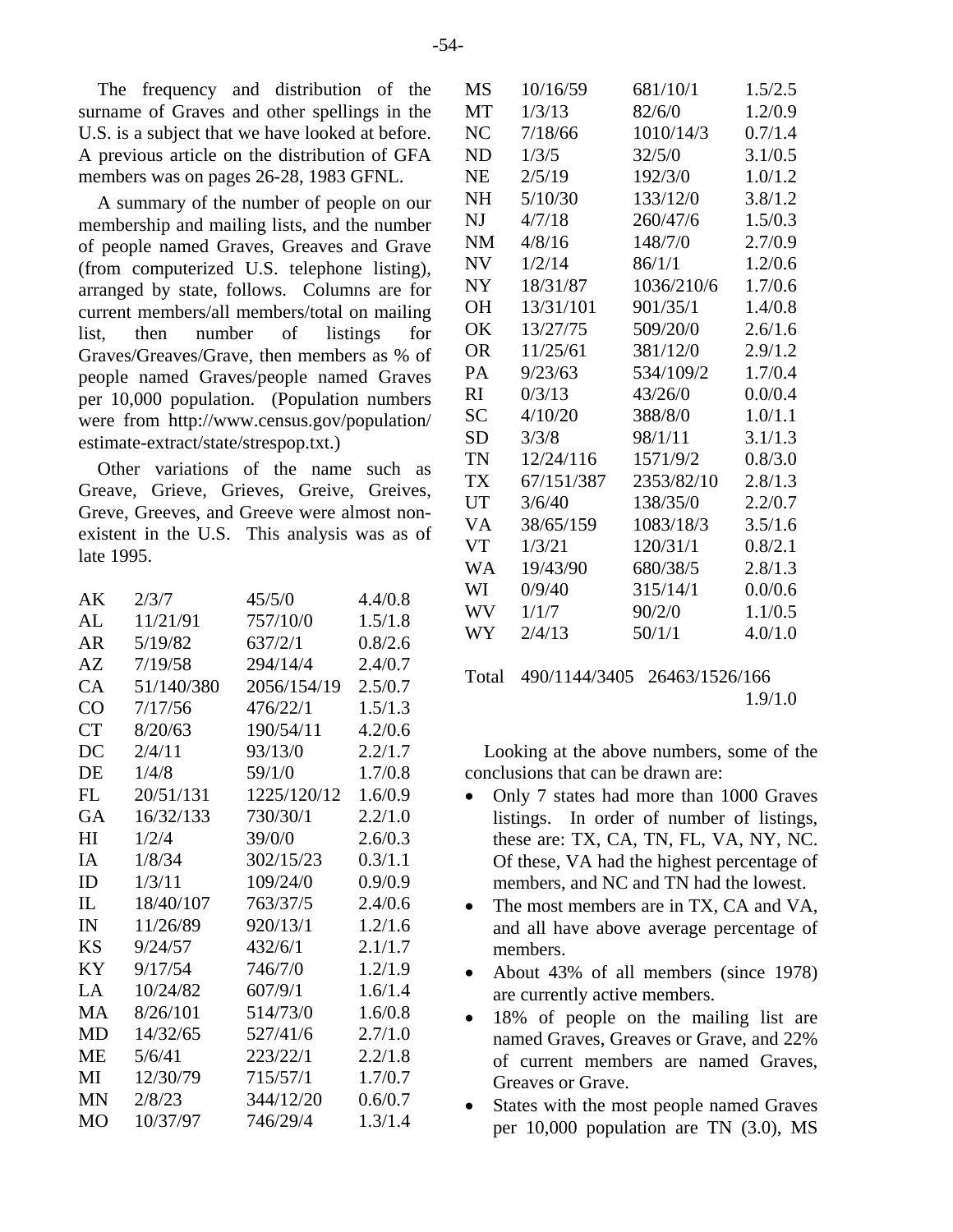(2.5), AR (2.6), VT (2.1). The fewest Graves residents are in HI (0.3), NJ (0.3), PA (0.4), RI (0.4).

The distribution of names on the GFA mailing list is:

|         |     |                 | Current        |
|---------|-----|-----------------|----------------|
|         |     | On list Members | <b>Members</b> |
| Graves  | 609 | 229             | 108            |
| Greaves | 14  |                 |                |
| Grave   |     |                 |                |

In 1964, it was estimated (from computer analysis of Social Security accounts and total population numbers) that Graves ranked as the 297th most common name with 77,150 persons.

I estimated the number of people named Graves in the U.S. in 1995 based on 26,463 listed Graves phones, 3.0 people/listing, and 90% of households listed. The total was 88,210. Alternatively, I made another estimate based on about 271 million people in the U.S., about 80 million listed home phones in the U.S., and 26,463 listed Graves phones, and got 89,643 people named Graves, close to the first estimate.

### **QUESTIONS AND INFORMATION**

#### *MISCELLANEOUS GRAVES FAMILIES*

Ms. Margaret M. McClure, 4507 West Aster Dr., Glendale, AZ 85304, wrote: "I am trying to locate information on my 4th great grandfather, RICHARD GRAVES. I only know his name and have been able to find him on only one census, Sumner Co., KS, 1870, born IN about 1820, no wife, 5 children: William, 20, b. MO; Ruhama, 18, b. MO; Nancy, 16, b. MO; Docey, 11, b. KS; Elizabeth, 7, b. KS.

I recently received a clue that he might have been in Greene Co., MO, and am waiting for those census tapes to come in. We have been told that the wife might have been Indian, and

certainly Ruhama in her old age looks as though this might be true.

Ruhama married James Marcus Lafayette Cheatham, possibly MO and possibly TX, went to KS, and died in OK."

(ED. NOTE: This is the same ancestry as for Mrs. Linda Womack, previously of Maysville, OK, whose query was on p. 13, 1984 GFNL. She believed that Ruhama's full name was Ruhama Rebecca Graves, that she was born 12 April 1856, that she had a sister Josephine Graves, born in 1858, and that her father was William D. Graves, probably from SC.

Could there have been 2 different people named Ruhama, one a daughter of Richard and one a daughter of William?

It is possible that Richard and/or William were Indian, or that only a wife was. Can anyone help with the search?)

Mr. Jay C. Graves, 12792 Deauville Dr., Omaha, NE 68137-3202, is looking for the ancestry of his g-grandparents, JULIUS GRAVES and Helen Barto. They lived in Battle Creek, NE, and had 12 or 13 children: Nellie, George, Jay C. (grandfather of Jay C. Graves), Nathan, Julius Jr., Arthur, Will, Robert, John, Martha, Grace, Celia (?).

(ED. NOTE: In 1986 Mrs. Ruby G. Swanson wrote me that Nathan E. Graves, son of Julius and Helen, was her grandfather. She said that this Graves family settled in IA and NE, and that they definitely originated in England. At that time she lived in Thousand Oaks, CA, and was going to join a local genealogical society. Unfortunately, she has since moved. Does anyone know her current address?)

Mrs. Therese M. Graves, 4 Meadowcrest Lane, Barre, VT 05641-5512, would like to learn more about her husband's Graves family and ancestry. The earliest known Graves ancestor is CHARLES GRAVES, perhaps b.c. 1810-20 in England, m. Julia LaFountain (b.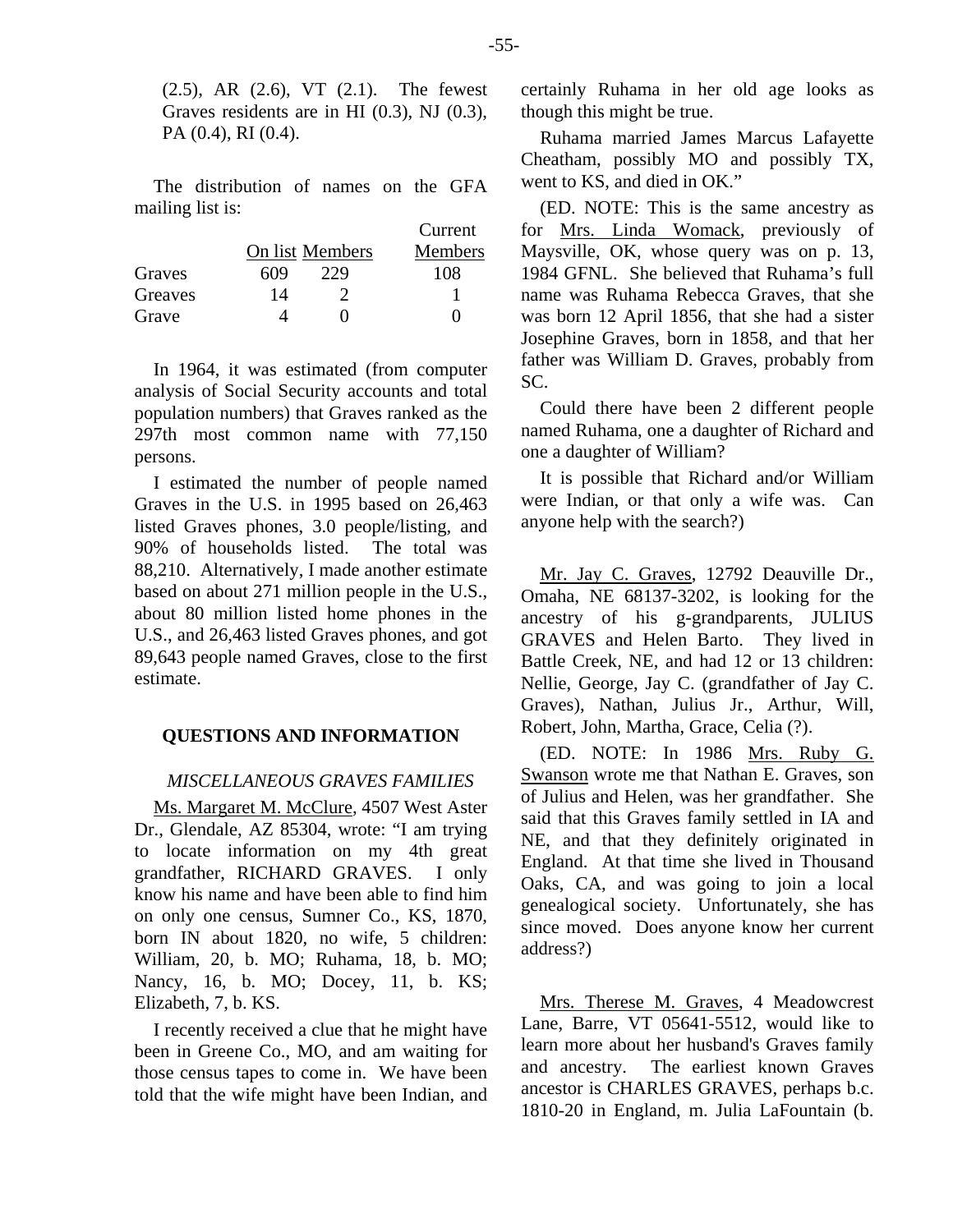19 July 1816, d. 21 March 1906, dau. of Peter LaFountain and Catherine Resici, all of Chambly, Quebec). The descent is: (1) Charles Graves, (2) Charles LaFountain Graves, b. 25 or 25 April 1856 or 1855, probably in Franklin, Franklin Co., VT (almost on the border with Quebec), d. 17 May 1930, m. Harriet Denno, 25 Oct. 1890, (3) Wyman Albert Graves, b. 27 Feb. 1897, vicinity of Leicester or Brandon, VT, m. Lena Agnes Dwyer, 19 Nov. 1923, (4) Robert Charles Graves, b. 31 Jan. 1928, West Rutland, VT, d. 4 July 1993, Barre, VT, m. Therese M. ------, Rutland, VT.

Mrs. Mary Graves Moody, 819 Ave. Loma Vista, San Dimas, CA 91773, (LMoody5783 @aol.com), is searching for her Graves relatives who were from the Ohio area and also for her earlier Graves ancestry.

Her father was James Edward Graves, born 1917 in Cleveland, OH. His father was also James Edward Graves, born 1877 in Cleveland, and married to Charlotte Jane Farley, born 1891 in Cleveland. James's father was THOMAS GRAVES, born about 1845-50 in Dublin, Ireland. He was married to Julia Leek, also born in Dublin about the same time. Thomas and Julia came to the U.S. in the 1870's. and he worked as a teamster in Cleveland.

In addition to James, Thomas and Julia had 2 other children, Joseph and Thomas.

(ED. NOTE: As a start, after getting as much information as possible from other family members, I suggest looking at the 1880 and 1900 U.S. census records, and at the death certificates of Thomas, his wife and his children.)

Mr. Stanley Craig Graves, 620 28th St. North, St. Petersburg, FL 33713-6724 (scgraves@aol.com), is looking for information on his part of the family and the earlier ancestry. His earliest known Graves ancestor is SAM GRAVES who married Sara ------ and had 6 children in rural southeastern

MS. One of the children was Charles ("Charlie") Anderson Graves, born 22 April 1880, who married in MS, had a family there, and then left that family about 1922 and moved to TN. He apparently had a second family in Chattanooga. "A cousin had a copy of a cab driver's license from 1951 that had a photo and an address of 216 Cherry St., Chattanooga. Also, he had lost a foot in a railroad accident."

Craig's father was Fred Graves (b. 1907, d. 1994), eldest son of Charlie Graves. Can anyone help?

# *GRAVES FAMILIES OF THE BRITISH ISLES*

Mrs. Delphine M. Slattery, 19 Garden St., Mundingburra, Hermit Park, Queensland 4812, Australia, is looking for more information on her part of the Greaves family. She has sent the information for the following partial genealogy. It is interesting to see that her ancestors lived within 6 miles of Bradford, where we were last May on our trip to England, staying overnight in Tong, Bradford.

# DESCENDANTS OF JOSHUA GREAVES AND ANN HOPWOOD OF LEEDS, GUISELEY & RAWDON, WEST YORKSHIRE, ENGLAND

# GENERATION 1

Joshua Greaves (1) married Ann (or Anne) Hopwood on 21 Jan. 1802 in St. Peter's, Leeds, Yorkshire, England. He was a cloth manufacturer. Their first 6 children were born in Guiseley, Yorks., and the others in Rawdon, Yorks.

There is a listing in the IGI for a Joshua Greaves christened 29 April 1763 at St. Peter, Leeds, Yorks., father John Greaves.

## Children - Greaves

 2. Joseph Greaves, b. 1 Nov. 1802. He may have married Hannah Hobson, Elizabeth Hudson, Hannah Septon, Ann Groves, or Mary Dawson.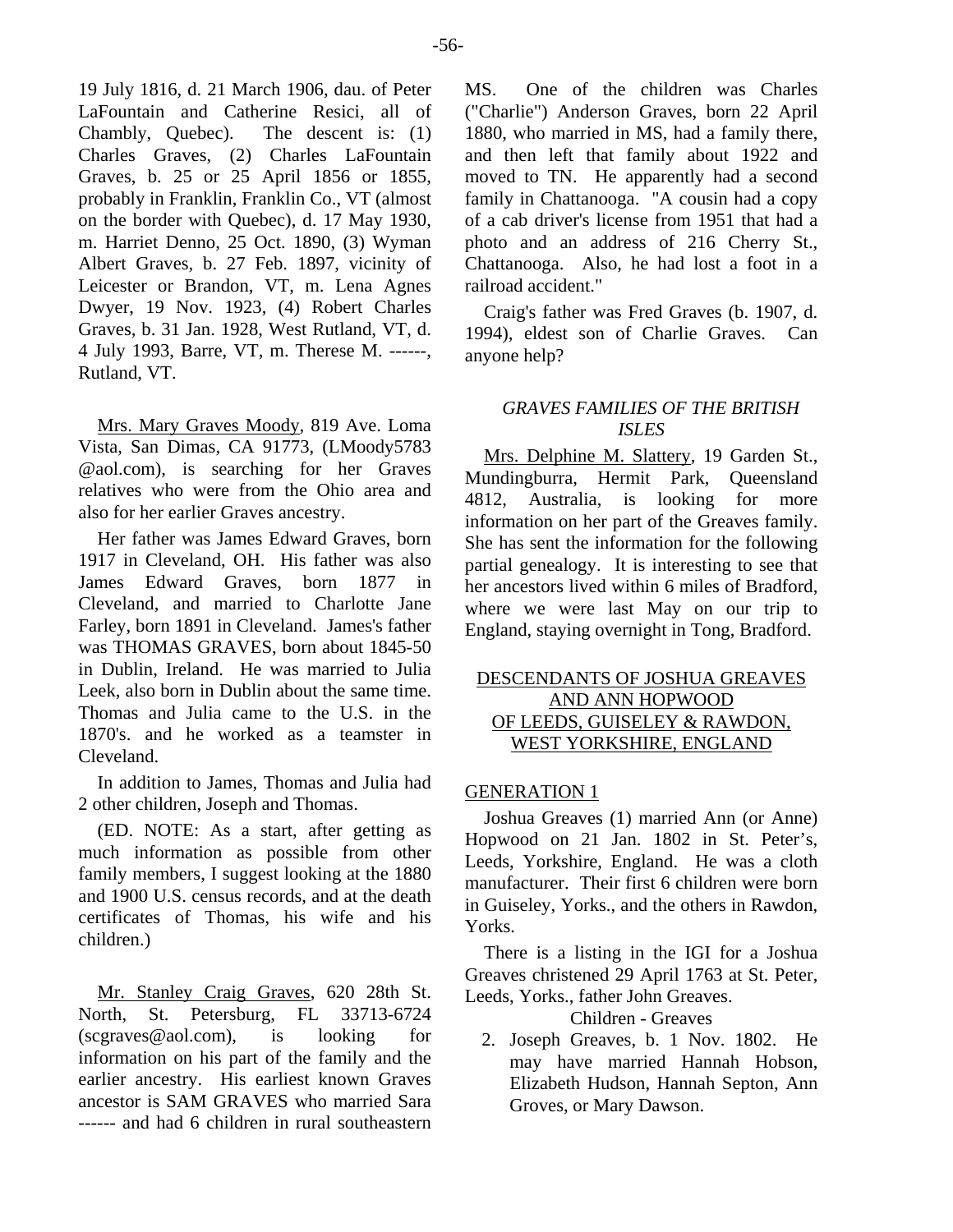- 3. Benjamin Greaves, b. 14 Feb. 1805. There is a marriage of a Benjamin Greaves to Elizabeth Stead 13 Aug. 1827 in Guiseley, Yorks., and one to Sarah Newton 7 June 1829 in St. Peter, Leeds.
- 4. William Greaves, b. 18 Jan. 1807. He may have married Ann Underwood, Ann Cordingley, Elizabeth Clayton, Mary Sunderland, Rebecca Giles, Sarah Norfolk, Hannah Robinson, or Elizabeth Appleyard.
- 5. Joshua Greaves, b. 9 June 1809. There is a marriage of a Joshua Greaves to Susannah Forest 3 July 1833 in Guiseley, Yorks.
- 6. David Greaves, b. 11 June 1811. No marriage record in Leeds area in IGI.
- 7. Henry Greaves, b. 12 May 1813. There is a marriage of a Henry Greaves to Grace Hargreaves 19 March 1837 in St. Peter, Leeds.
- 8. Hannah Greaves, b. 3 Jan. 1815. There is a marriage of a Hannah Greaves to John Whiteley 14 Nov. 1835 in St. Peter, Leeds.
- 9. Samuel Greaves, b. 23 Jan. 1816. There is a marriage of a Samuel Greaves to Hannah Hargreave 28 Sept. 1844 in Leeds Parish Church, Leeds.
- 10. Anne Greaves, b. 13 Nov. 1818. No marriage record in Leeds area in IGI.
- 11. James Greaves, b. 16 Oct. 1824. No marriage record in Leeds area in IGI.
- +12. John Greaves, b. 22 Oct. 1829, m. Mary Elizabeth Irvine Jamieson, 26 June 1873, d. 19 June 1904.

#### GENERATION 2

John Greaves (12) was born 22 Oct. 1829 in Rawdon, Yorkshire, England, and died 19 June 1904 in Townsville, Queensland, Australia. He married Mary Elizabeth Irvine Jamieson, daughter of Peter Jamieson and Robina Robertson, on 26 June 1873 in Corop, Victoria, Australia. Mary was born 31 Dec. 1848 in Scalloway, Shetland Islands, Scotland, and died 22 Jan. 1922 in Ingham, Queensland, Australia. Both their children were born in Wanalla, Victoria.

Children - Greaves

- 13. John Thomas Greaves, b. 1873, d. 9 April 1908 (accident, Townsville, Queensland, Aus.).
- +14. Robina Greaves, b. 1876, m. Harry Hartwell, 6 Feb. 1902.

#### GENERATION 3

Robina Greaves (14) was born in 1876 in Wanalla, Victoria, Australia. She married Harry Hartwell, son of Leonard Hartwell and Frances Emily Heaton, on 6 Feb. 1902 in Townsville, Queensland, Aus. He was born 28 April 1872 in Halifax, Yorkshire, England. All their children were born in Ingham, Queensland, Aus.

Children - Hartwell

- 15. Harry Hartwell, b. 8 Sept. 1903.
- 16. John Leonard Hartwell, b. 29 Nov. 1905.
- +17. Robina Frances May Hartwell, b. 6 Dec. 1908, m. Frank Edward Hose, 26 Dec. 1931.
	- 18. Charles Aubrey Hartwell, b. 9 June 1911.
	- 19. Herbert Heaton Hartwell, b. 13 June 1914.
	- 20. Leslie William Hartwell, b. 19 June 1916.

## GENERATION 4

Robina Frances May Hartwell (17) was born 6 Dec. 1908 in Ingham, Queensland, Australia. She married Frank Edward Hose, son of John Edgar Henry Hose and Phillis Elizabeth Emma Griffin, on 26 Dec. 1931 in Townsville, Queensland, Aus. He was born 31 Dec. 1903 in Cooktown, Queensland, Aus. Both their children were born in Townsville, Queensland, Aus.

## Children - Hose

21. Clive Edward Hose, b. 28 March 1935.

22. Delphine May Hose, b. 3 Feb. 1939.

Mr. David H. Appleton, Reason Hill, Westerhill Rd., Coxheath, Kent ME17 4BT,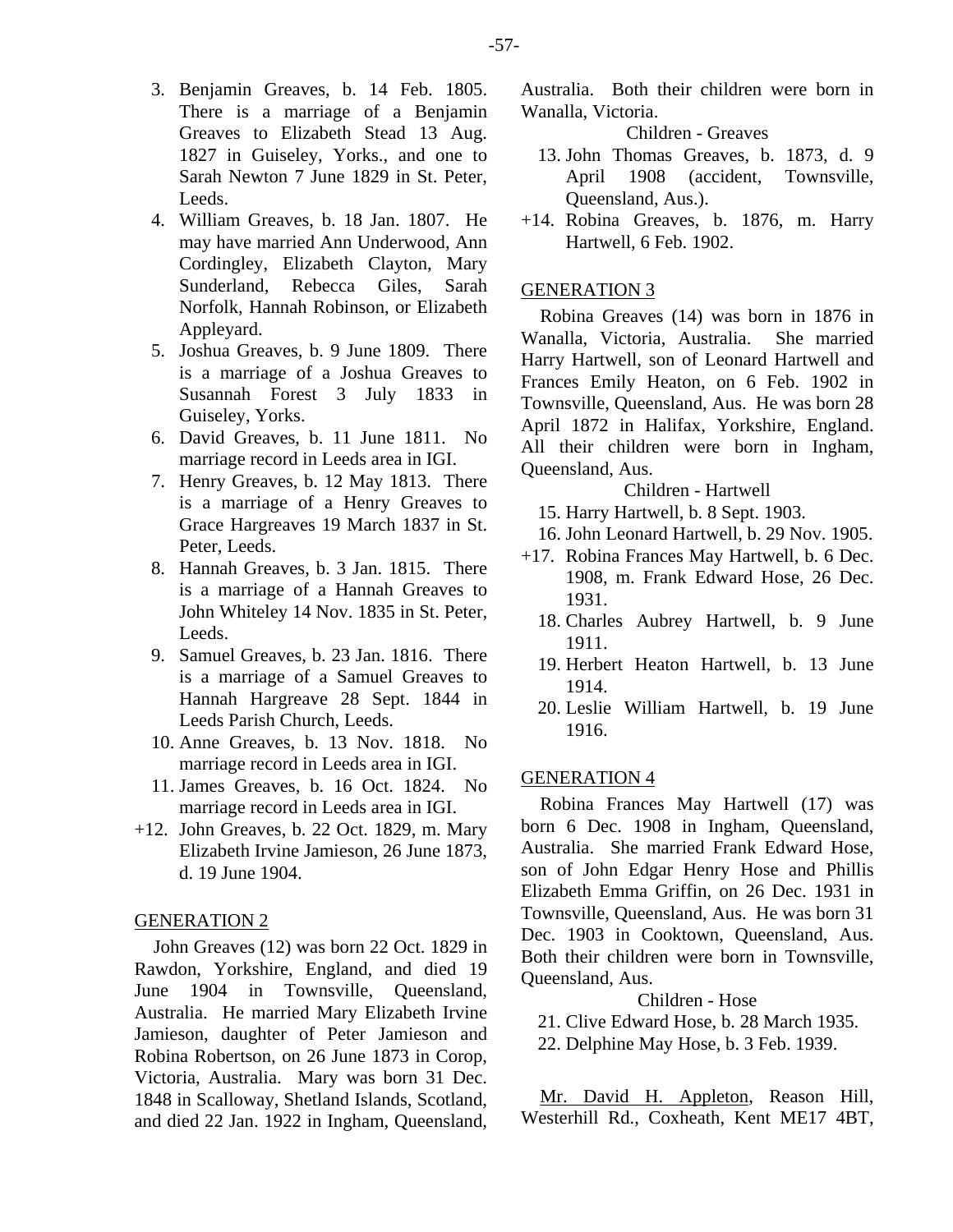England (100117.617@compuserve.com), is looking for the ancestry of ELIZABETH GREAVES. His ggg-grandfather George Appleton married Elizabeth Greaves. Although they lived in Cheshire, Elizabeth was born in another county between 1796 and 1802. She was a cotton weaver in 1841, and they lived in Brinnington, Cheshire. George was born 1795-96 in Nantwich, Cheshire, and was a painter by trade. The IGI lists George as christened 17 April 1796, Nantwich, Cheshire, son of Thomas Appleton and Mary ------.

Elizabeth and George had 4 children: James Appleton, b. 1820-22, Joseph Appleton, b. 1832-33, Stockport, Alice Appleton, b. 1827- 29, and Mary Appleton, b. 21 Aug. 1845.

Mr. Peter J. Lee, Landfall, Three Gates Lane, Haslemere, Surrey GU27 2ET, England, is looking for information on a GEORGE GREAVES and his possible descent from him.

"One of my great grandmothers was a Mary Udale who was the illegitimate daughter of a Sarah Udale who later married a George Greaves who certainly fathered another of Sarah's illegitimate children, but whether he also fathered Mary I doubt I shall ever know as there is no bastardy bond on record. As far as I can see, George was also illegitimate..." He sent the following detailed summary of Sarah Greaves (née Udale) (1812-1878) and George Greaves (1813-1868).

Sarah Udale was the youngest of 5 children of Charles and Martha Udale and was baptized at Ellastone, Staffs., on 28 June 1812.

Sarah was illiterate and became a washerwoman. Initially she lived in the nearby village of Stanton where she gave birth to 2 illegitimate children, Mary and Fanny, who were baptized at Ellastone parish church on 3 Feb. 1833 and 6 Dec. 1835 respectively. By 1841 she had moved a couple of miles to the village of Mayfield on the River Dove which forms the boundary between Staffs. and Derbyshire. There on 8 Feb. 1841 she gave birth to t third illegitimate child, Emma, the father being named on the birth certificate as

George Greaves, a shoemaker. The fact that George's name appears on the birth certificate indicates that he and Sarah effected the registration jointly, the Registrar not being permitted to rely on the unsupported statement of a single woman, and that he acknowledged paternity.

At the time of the census on 6 June 1841, Sarah was living in Upper Mayfield with Fanny, aged 5, and Emma, then 4 months old, apparently sharing a house with a family named Yates. Her daughter Mary, then 8, was in Stanton where she is listed in the household of John Clark, a miller, and his family. Possibly Mary was just visiting the Clarks; on the other hand may have adopted Mary or she may have been working for them as a family servant. It may be significant that living a couple of doors away from the Clarks and listed on the same page of the census record were Mary's great-uncle and great-aunt George and Faithful Udale, aged 65 and 74 respectively, who would have been able to keep an eye on Mary. Sarah's "partner" and Emma's father, George Greaves, was living at a house in Briddon Terrace, Rocester, a village about 4 miles to the SSW of Mayfield, in the household of a charwoman, Mary Evans.

On 1 Sept. 1846, Sarah had a fourth illegitimate child, Charles. This time no father is named on the birth certificate.

Mrs. Marian E. Noble, 76 Toronto St., Barrie, Ontario L4N 1V2, Canada, is looking for her Grave ancestry from Cumbria, England. It is interesting to note that one of the other names she is searching is Dixon in Cumbria. The Grave and Dixon families were associated in America in the Quaker family of Thomas Graves of Delaware.

A partial genealogy of her Grave family is below.

DESCENDANTS OF JOHN GRAVE AND ELIZABETH FISHER OF CUMBRIA, ENGLAND

GENERATION 1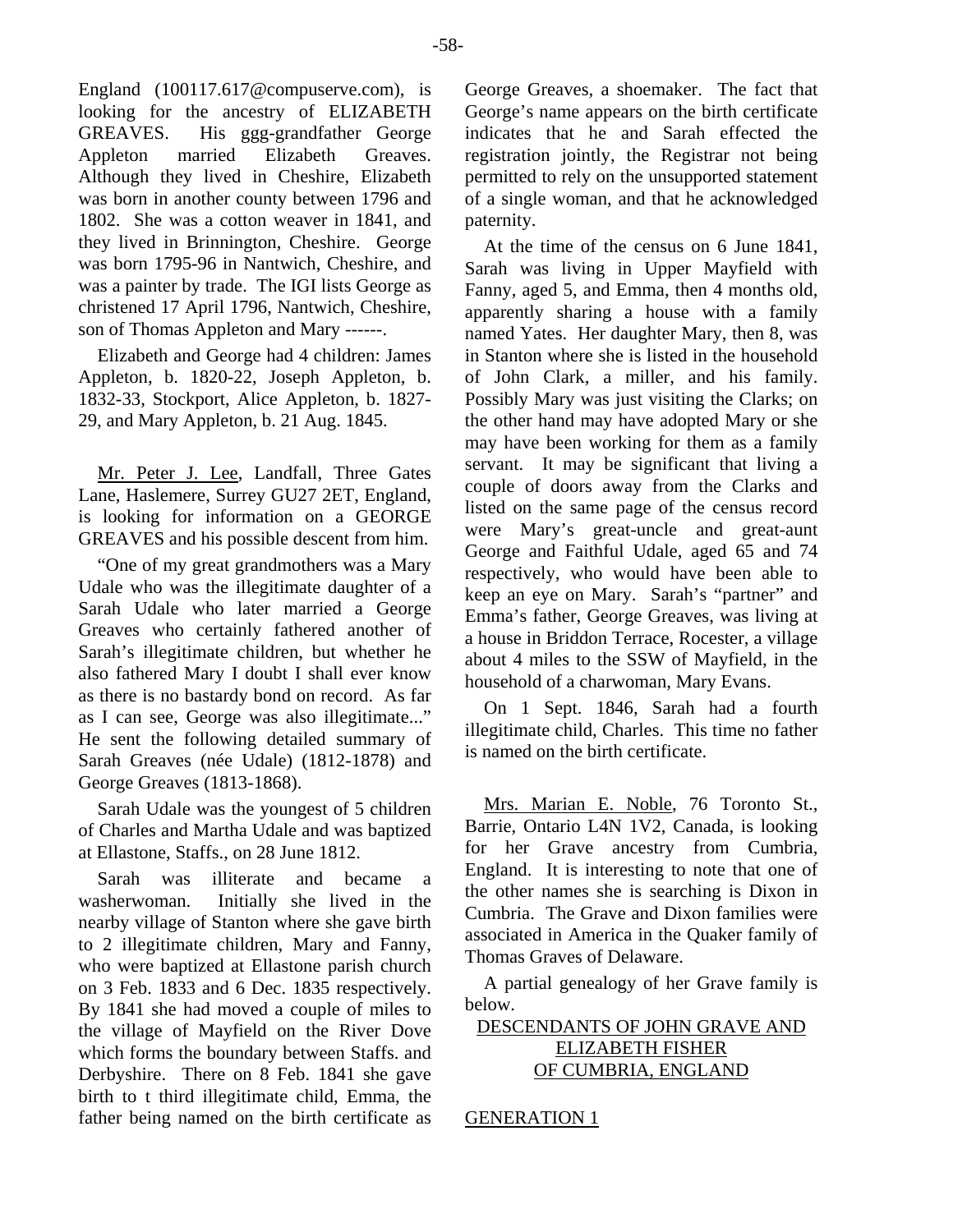John Grave (1) married Elizabeth Fisher on

3 June 1735 in Crosthwaite, Cumbria, England. It is not yet proven that these are the parents of the children listed below. All the children were born in Crosthwaite.

Children - Grave

- 2. Sarah Grave, b. 1738.
- +3. Reuben Grave, b. 1740, m. Mary Cowper, 1765.
	- 4. Simeon Grave, b. 1745.

#### GENERATION 2

Reuben Grave (3) was born in 1740 in Crosthwaite, Cumbria. He married Mary Cowper in 1765 in Crosthwaite. Their first 3 children were born in Crosthwaite.

#### Children - Grave

- 5. Simeon Grave, b. 1768.
- 6. Betty Grave, b. 1771.
- +7. Stephen Grave, b. 1773, m. Mary Thornthwaite, 1796.
	- 8. Sarah Grave, b. 1776, m. Henry Dover, 1794.

#### GENERATION 3

Stephen Grave (7) was born in 1773 in Crosthwaite, Cumbria. He married Mary Thornthwaite in 1796 in Uldale, Cumbria. Their first child was born in Uldale, and the others in Newlands by Keswick, Cumbria.

# Children - Grave

- 9. Reuben Grave, b. 1797.
- +10. Elizabeth Grave, b. 1799, m. Mathias Mumberson, 1820.
	- 11. Stephen Grave, b. 1803.
	- 12. John Grave, b. 1805.
	- 13. Mary Grave, b. 1808.
	- 14. Sarah Grave, b. 1810.

## GENERATION 4

Elizabeth Grave (10) was born in 1799 in Newlands by Keswick, Cumbria. She married Matthias Mumberson in 1820 in Crosthwaite, Cumbria. He was born in 1797 in Lorton, Cumbria.

 15. James Mumberson, emigrated to Canada in 1857. Great-grandfather of Mrs. Marian Noble.

Mr. Stanley Ralls, 46 Bridge St., Whaddon, Royston, Herts. SG8 5SQ, is looking for the ancestry of his SARAH GRAVES. His descent is: (1) Sarah Graves, b. 1801, of Bishop's Stortford, Hertfordshire, m. 30 Sept. 1822, Bayford Parish Church, Herts., Joseph Turner, carpenter, (2) Anne Turner, b. 23 May 1838, Cheshunt, Herts., d. 23 Jan. 1904, Cowbridge, Glamorganshire, S. Wales, m. 4 Feb. 1875, Cheshunt, Herts., Mark Roberts, milkman, (3) Annie Elizabeth Roberts, b. 15 July 1879, Cheshunt, Herts., d. 20 Jan. 1962, Maestey, Glamorganshire, m. 6 Sept. 1905, Cowbridge, Glamorganshire, Harry Harris Collins, watch/clock repairman, (4) Lilian Maud Collings, b. 30 Aug. 1906, Cowbridge, Glam., d. 15 Oct. 1994, Linton, Cambridgeshire, m. 31 July 1930, Cowbridge, Glam., Percival Clifford Ralls, teacher, (5) Stanley Ralls, b. 7 Aug. 1934, Cowbridge, Glam., teacher, m. 15 Aug. 1961, St. Helen's, Lancashire, Jean Alexandra Cathcart, teacher.

Mrs. Margaret Morgan, 3 Te Hono St., Tauranga 3001, New Zealand, is looking for information on her g-grandparents, JOHN GREAVES and Harriet Holt of Birmingham, England. The following preliminary summary will be added to by her.

## GENERATION 1

John Greaves (1) was born 3 Aug. 1822 in Birmingham, Warwick Co., England, and died 4 Sept. 1895 in New Zealand. He married Harriet Holt on 22 Nov. 1849 at Hinckley, Leicestershire, England. She was born in 1819 in Hinckley. Her father was a grocer. Their first 3 children were born in Birmingham and the others in New Zealand. The family is believed to have arrived in New Zealand between 1856-1858. This information is from the family Bible and death certificates.

Children - Greaves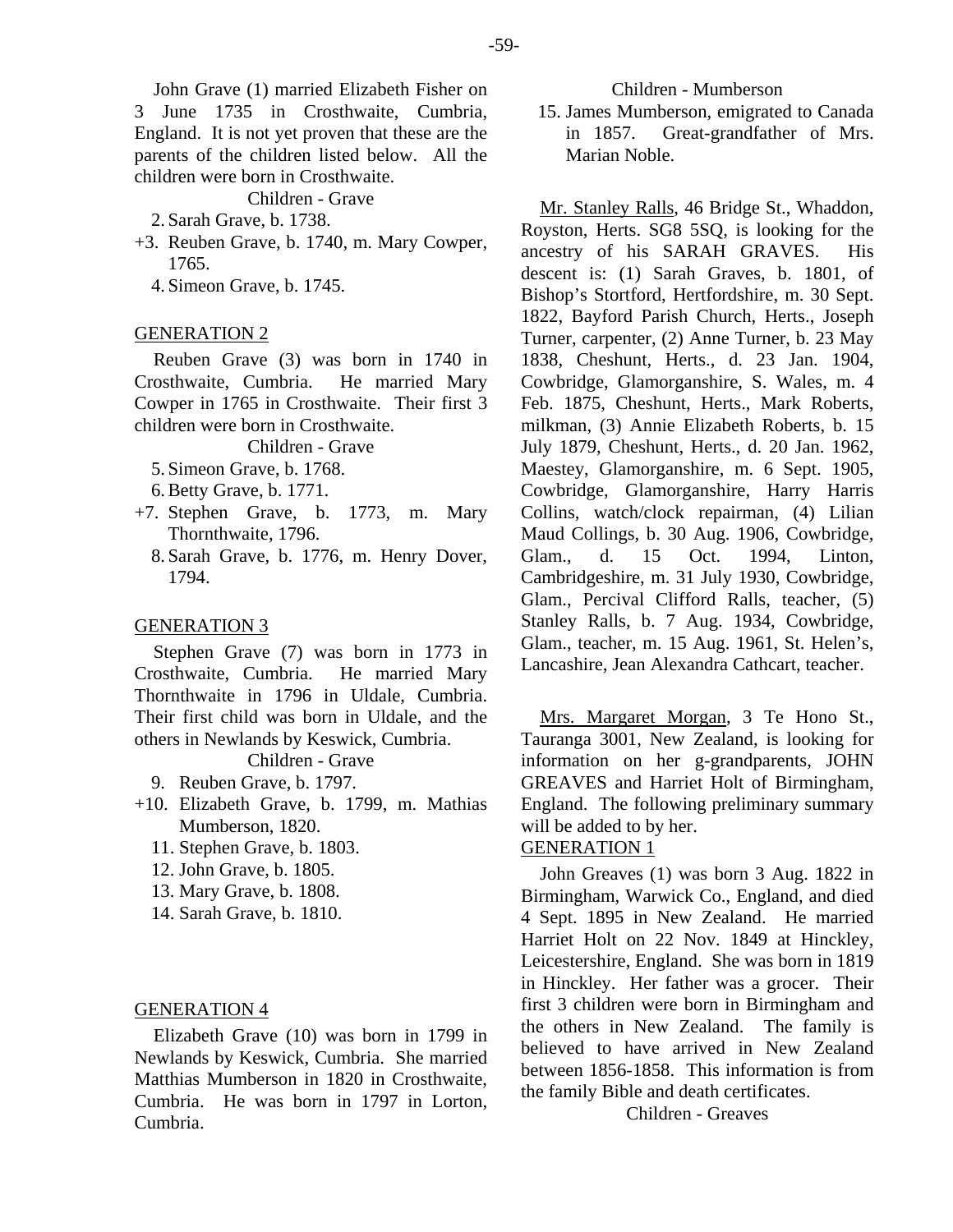2. child

- 4. child
- +5. Walter Edward Greaves, b. 2 June 1859, married, d. 17 Sept. 1926.
	- 6. child
	- 7. child

# GENERATION 2

Walter Edward Greaves (5) was born 2 June 1859 and died 17 Sept. 1926, both in New Zealand. He married ------. They had 12 children.

Children - Greaves

- +8. Grace Mercy Greaves, m. ------ Stobbs. 9th child and 5th dau.
	- 9. Another 11 children

## GENERATION 3

Grace Mercy Greaves (8) married ------ Stobbs.

Children - Stobbs 10. Margaret Stobbs, m. ------ Morgan.

Mrs. J. Card (Margaret Hilda Card), 17 Fowler Close, Maidenblower, Crawley, West Sussex RH10 7UN, England, is descended from ELIZABETH GRAVES who married Thomas Birkett on 3 May 1709. "She was my 6th great-grandmother, and was baptized in 1683, daughter of JAMES GRAVES and Joan ------... There were many Graves living in Cottenham (Cambridgeshire) over the centuries." A few of the entries she has found in the Cottenham Parish registers follow. Baptisms

2 March 1683, Mary, d/o John and Sarah

- 22 July 1711, Ann, d/o Richard and Esther (nee Denson, mar. 1 Sept. 1710)
- 30 June 1712, Richard, s/o Thomas and Margaret
- 12 July 1766, James, s/o Thomas and Mary

26 Oct. 1766, Sarah, d/o John and Alice **Marriages** 

6 May 1711, Edward and Alice Nash

- 19 Jan. 1762, Thomas and Elizabeth Young
- 17 Jan. 1764, John and Alice Sanderson

## 5 Nov. 1765, Thomas and Mary Tod

Jane Graves was licensee of "The Garden Gate" in the 1890's. "The Boot" beer house was owned by the Graves family and operated between 1860 and 1910. James Graves was licensee of "The Bell and Crown" in the 1870's. A Mr. W. C. Graves bought "The Lamb" for £165 in 1910.

Ms. Alyce Mitchem Jenkins, 11 Hunter's Trail, Warren, NJ 07059-7105, is looking for ancestors and descendants of her ancestor, THOMAS GRAVES and Hannah ------, of Cheapside, Warwickshire, England. "I have the baptism certificate of my greatgrandfather, Harry Graves, and they are listed as his parents. I believe they also had a daughter, Kate Graves, who probably never married, but I wonder whether there were other children who might have descendants.

I believe I am the only descendant of Harry Graves, who was born Feb. 1, 1833, and baptized Sept. 17, 1835, at the Parish of St. Philip, Birmingham, Counth of Warwick, England. Harry Graves married Sarah Jackson, and they moved to Chicago sometime in the late 1860's. My grandmother, Victoria Graves Black, was their only daughter, and because she died in 1904 in childbirth, my mother and I have almost no information about this family." She would appreciate any help.

Mr. Michael J. Boling, RMB 4425, Glenrowan, Victoria 3675, Australia, would like to learn more about his Graves family. He sent the following information.

# DESCENDANTS OF JOSEPH GRAVES AND ANNE ------ OF LINCOLNSHIRE, ENGLAND

# GENERATION 1

Joseph Graves (1) married Anne ------. They lived in Lincolnshire, England. All their children were baptized at St. Martin, Lincoln.

Children - Graves

 <sup>3.</sup> child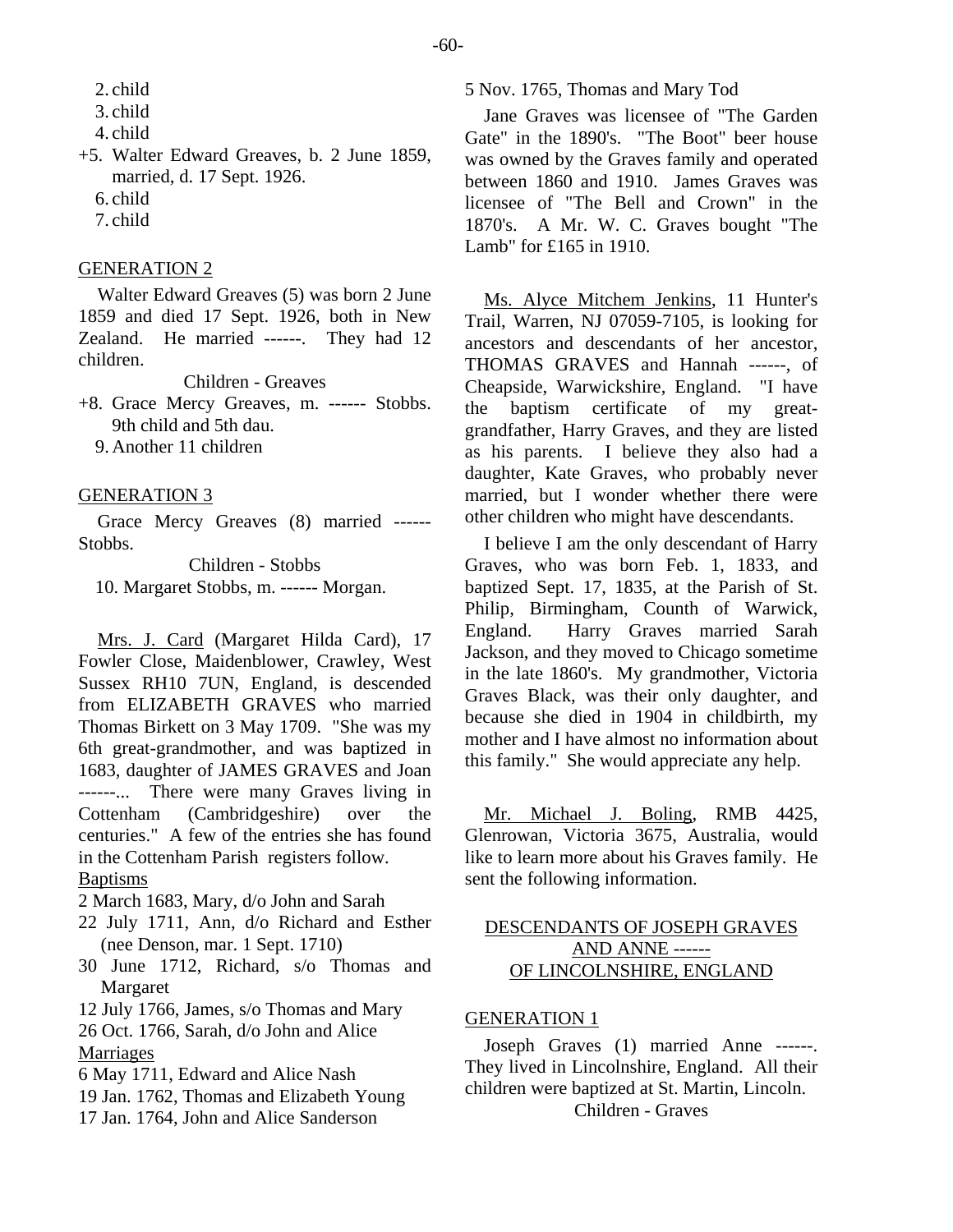- 2. John Graves, bapt. 30 Dec. 1686.
- 3. Joseph Graves, bapt. 31 March 1688.
- 4. Hannah Graves, bapt. 30 June 1689.
- +5. Robert Graves, bapt. 14 Dec. 1690, m. Elizabeth Gray, 13 June 1711.

## GENERATION 2

Robert Graves (5) was baptized 14 Dec. 1690. He married Elizabeth Gray on 13 June 1711 at St. Paul, Lincoln. Their children were all baptized in Lincoln.

Children - Graves

- 6. Hannah Graves, bapt. 10 Feb. 1711 (St. Paul, Lincoln).
- 7. Elizabeth Graves, bapt. 1 May 1714 (St. Martin, Lincoln).
- +8. Robert Graves, bapt. 27 Sept. 1717, m. Lidea Burton, 17 Nov. 1747.
	- 9. Anne Graves, twin of Robert.
	- 10. Mary Graves, bapt. 1 March 1719 (St. Martin, Lincoln).
	- 11. John Graves, bapt. 28 March 1724 (St. Martin, Lincoln).

#### GENERATION 3

Robert Graves (8) was baptized 27 Sept. 1717. He married Lidea Burton on 17 Nov. 1747 at Lincoln St. Mark. All their children were born in South Hykeham, Lincolnshire (about 6 miles southwest of Lincoln).

Children - Graves

- 12. Lidea Graves, bapt. Aug. 1748.
- 13. Ann Graves, bapt. 17 Sept. 1749.
- +14. Robert Graves, bapt. 20 June 1750, m. Mary Pedge, 8 June 1779.
	- 15. Elizabeth Graves, bapt. Feb. 1754.
	- 16. Thomas Graves, bapt. 22 Aug. 1756.
	- 17. Mary Graves, bapt. 13 Aug. 1758.

#### GENERATION 4

Robert Graves (14) was baptized 20 June 1750. He married Mary Pedge on 8 June 1779 in Skellingthorpe (near Lincoln), Lincolnshire. All their children were baptized at Skellingthorpe.

Children - Graves +18. Marey Graves, bapt. 1 June 1780.

- 19. Easter Graves, bapt. 25 Sept. 1785.
- 20. Robert Graves, bapt. 17 Sept. 1787.
- 21. William Graves, bapt. 21 Nov. 1789 (name was Greaves in IGI).
- 22. Thomas Graves, bapt. 22 Jan. 1791.
- 23. Welbech Graves, bapt. 26 Jan. 1794.
- 24. Mary Graves, bapt. 9 Aug. 1795.
- 25. Lot Graves, bapt. 21 Jan. 1797.
- 26. child
- 27. Job Graves, bapt. 1801, m. Mary Ann White.

## GENERATION 5

Job Graves (27) was baptized in 1801. He married Mary Ann White. He was a farmer. According to the 1841 census, Job and all their children were born in Lincolnshire, but Mary was born elsewhere.

Children - Graves

- 28. Edward Graves, b.c. 1826.
- 29. Mary Graves, b.c. 1827.
- 30. Georgeana Graves, b.c. 1829.
- 31. Job Graves, b.c. 1831.
- 32. Henrietta Graves, b.c. 1834.
- +33. Julia Graves, b.c. 1836, m. James Tuxworth, 16 Oct. 1853.
	- 34. Charles Graves, b.c. 1838.
	- 35. Adeleza Graves, b.c. 1840.

#### GENERATION 6

Julia Graves (33) was born about 1836, and was baptized 5 June 1856 at Thurby by Newark, Lincolnshire (about half-way between Lincoln and Newark-on-Trent). She married James Tuxworth on 16 Oct. 1853.

#### Children - Tuxworth

 36. Adeliza Tuxworth, b. 3 April 1867, m. George James Miles, 2 April 1893. Maternal grandparents of Michael J. Boling.

Mrs. Nedra Brill, 2410 NE 58th Ave., Portland, OR 97213-4002, descended from JAMES GRAVES of Cambridgeshire, England, wishes to correspond with descendants of Ann Graves and James Barnes,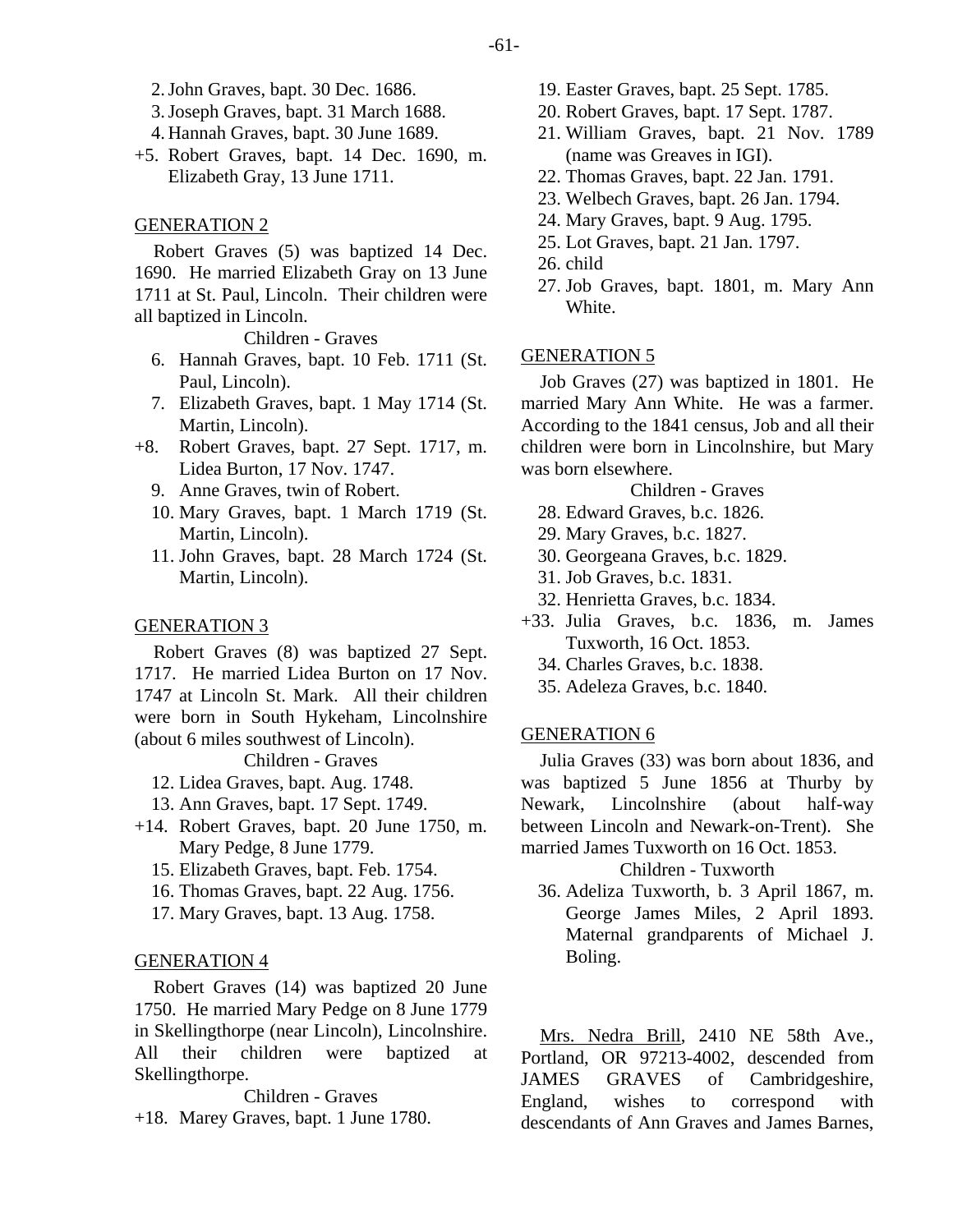married 12 Sept. 1848, Cambridgeshire. Especially desire family of Elizabeth ("Betsy") Barnes, born about 1850, Haddenham, Cambridgeshire, married ------ Clayton or Claylon. Emigrated to U.S. and thought to have lived in Michigan with children Albert and Lillie. Other children Roger Barnes, born 1852, to U.S., and Annie Louisa Barnes, bapt. 1869.

## *NORTHERN GRAVES FAMILIES*

Mrs. Wilma F. Haynes, P.O. Box 937, Brookings, OR 97415, is still searching for the parents and ancestors of her 3rd ggrandmother, SALLY or SARAH GRAVES, b. 18 April 1800, probably in VT. She was the 2nd wife of Joseph Shepard, b. 26 Aug. 1781 at New Hartford, Litchfield Co., CT, son of Joseph Shepard and Rachel Merrill.

Joseph's first wife was Asenath/Aseneth Bailey, b. 7 May 1777 at Lebanon, New London Co., CT, dau. of Saxton Bailey and Lois Hunt. Joseph and Asenath were married 2 Jan. 1808 at Darien, Genessee Co., NY, and had 6 children born 1810-1818: Ann, Lois, Joseph, Alvin, and twins Alvina and Asenath.

The mother then died 13 Feb. 1819, and Joseph married as his second wife Sally or Sarah Graves. She was 19 years old, 10 years older than her oldest stepdaughter. They were married 15 Oct. 1819 at Pittsford, Monroe Co., NY. They had 10 children between 1820- 1840: Matthias, Sarah, Luther (Mrs. Haynes' ancestor), Laura, George, Charles, Jane, Orson, and twins Oscar and James M. Shepard. Joseph and Sally lived their lives at Hamburg, Erie Co., NY. Joseph d. 11 May 1858, Sally d. 22 April 1881, and both were buried at Evans Cem., Evans, Erie Co., NY.

# *THOMAS GRAVES OF HARTFORD, CT*

Mr. Donald McMartin, 60 West Passaic Ave., Rutherford, NJ 07070 (donald.mcmartin @ussu.mhs.ciba.com), is descended from THOMAS GRAVES of Hartford, CT as follows: Thomas<sup>1</sup>, John<sup>2</sup>, Samuel<sup>3</sup>, Abraham<sup>4</sup>, Joshua<sup>5</sup>, Meletiah<sup>6</sup> (#509 on p. 54) m. Abijah

Sawyer, Joshua Sawyer<sup>7</sup> m. Lucina Olcott, Joshua A. Sawyer<sup>8</sup> m. Laura Wallace Engle, Flora Sawyer<sup>9</sup> m. Finlay Roy McMartin, Neil McMartin<sup>10</sup> m. Hazel Gochnauer, Donald Neil  $McMartin<sup>11</sup>$  m. Karen Springer.

He is interested in: (1) information on this Graves family in England, (2) information on Sarah Colton, wife of Samuel<sup>3</sup>, and  $(3)$ information on Lydia Woodcock, wife of Joshua<sup>5</sup>.

Mrs. Bonnie K. Koke, 226 North Orange St., Havana, IL 62644-1119, descended from THOMAS GRAVES of Hartford, CT, has sent information on the descendants of her ancestor, Lucius Madison Graves (#2820 in the book, given incorrectly there as Lucien Graves). The first two generations are given below.

# GENERATION 8

Lucius Madison Graves (2820) was born 24 May 1833 in Paxton, Ford Co., IL, died 13 Nov. 1894, and was buried in Caledonia Cem., IL. He married Mary Jane Phillips on 8 Feb. 1855 in Paxton, IL. She was born 11 Nov. 1839 in Chester Co., PA, died 10 June 1888 in Melvin, Ford Co., IL, and was buried in Melvin Cem.

Children - Graves

- 4454a. Martha Graves, m. John Short.
- 4454b. George Madison Graves, b. 23 May 1856, m. Alice Dunning, 5 May 1878.
- 4454c. Henry Obed Graves, b. 19 July 1858, m. Elizabeth Jane Phillips, 3 Nov. 1878, d. 27 Feb. 1915.
- 4454d. William Edward Graves, b. 25 May 1860 (LaSalle Co., IL), d. 12 Sept. 1861 (Putnam Co., IL).
- 4454e. Emma E. Graves, b. 4 Jan. 1862, m. Samuel Elliott, 16 May 1899 (Gibson City, Ford Co., IL).
- 4454f. Charles Edward Graves, b. 6 Sept. 1866, m. Maria Hannah Hinds, 3 July 1889, d. 12 May 1928.
- 4454g. Laura Jane Graves, b. 28 Oct. 1870, m. Knute Hulverson.
- 4454h. Zenas Hamilton Graves, b. 5 Aug. 1872, m. Hattie Conley.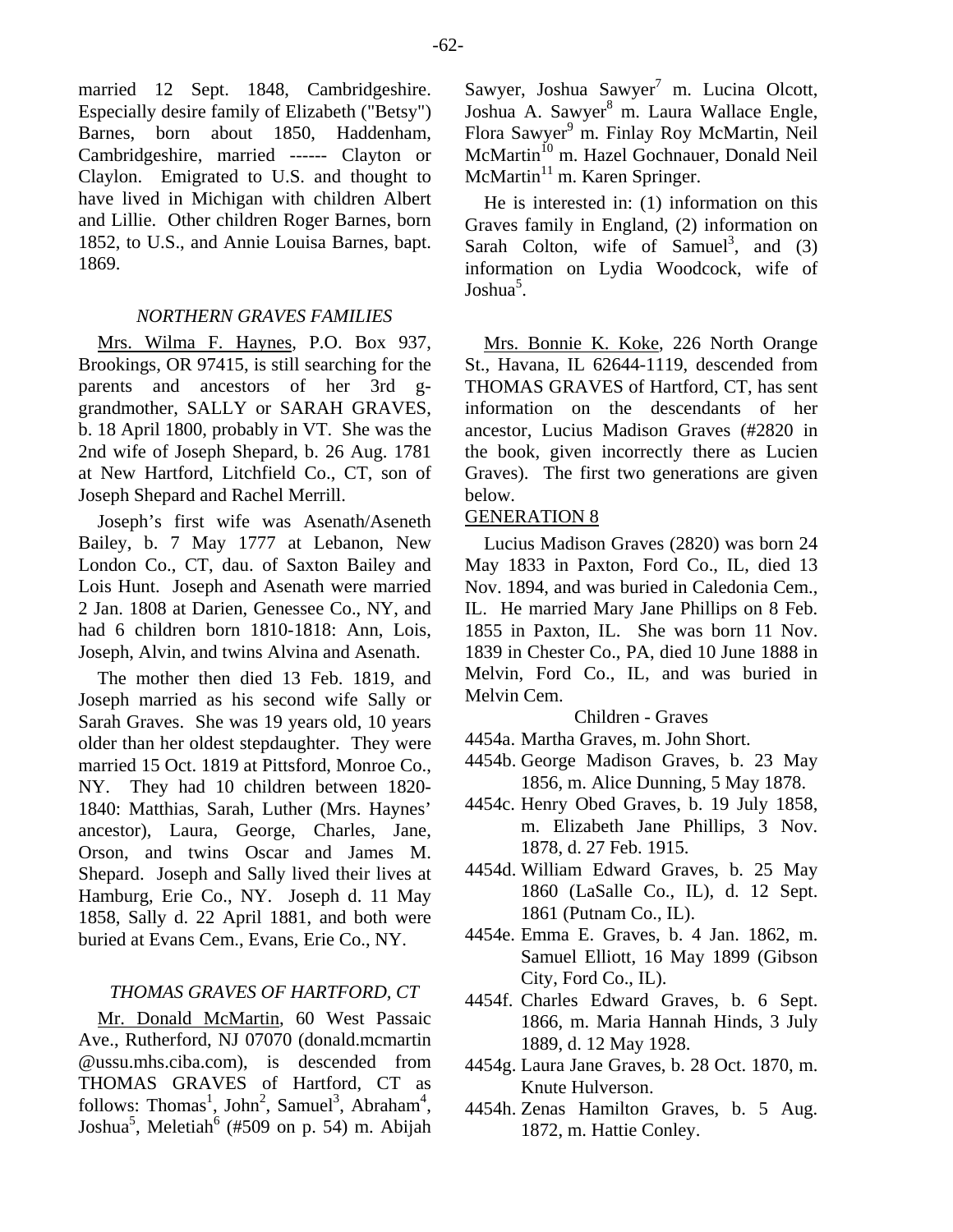4454i. Arthur Harvey Graves, b. 16 Sept. 1876, m. Bertha Jane Smith, d. 20 July 1925.

#### GENERATION 9

George Madison Graves (4454b) was born 23 May 1856 in IL. He married Alice Dunning on 5 May 1878 in Chatsworth, IL. She was born in 1859 in VT.

Children - Graves

- 5382a. Nellie Graves, b. 1879.
- 5382b. Leroy Madison Graves, b. 22 Oct. 1886 (Whiteside Co., IL).
- 5382c. Florence Elizabeth Graves, b. 20 Jan. 1890 (Whiteside Co., IL).

Henry Obed Graves (4454c) was born 19 July 1858 in LaSalle Co., IL, and died 27 Feb. 1915. He married Elizabeth Jane Phillips, daughter of Edward Phillips and Mary Jane Smith, on 3 Nov. 1878 in Germantown, IL. She was born 8 Aug. 1860 in Magnolia, Putnam Co., IL, and died 1 Nov. 1951. They were both buried in Springdale Cem., Maple Div., Peoria Co., IL.

#### Children - Graves

- 5382d. George Bert Graves, b. 6 March 1880 (Magnolia, IL), m. Anna L. Riley, 1 Jan. 1905 (Washburn, IL), d. 1 Oct. 1951.
- 5382e. Clarence Henry Graves, b. 7 Jan. 1883 (Magnolia, IL), m. Clara Margaret Hoagland, 25 Nov. 1908 (Aurelia, IA), d. 18 Dec. 1934 (Nehalem, OR).
- 5382f. Nellie Mabel Graves, b. 27 Nov. 1885 (Magnolia, IL), m. William Boyes Ramsey, 21 April 1909 (Washburn, IL), d. 1 Dec. 1971.
- 5382g. Orville Guy Graves, b. 24 Feb. 1888, m. Effie M. Sunderland, 11 Jan. 1910, d. 16 Oct. 1954.
- 5382h. Grace Ethel Graves, b. 26 Sept. 1895, m(1) William A. Stokes, 30 Oct. 1916, m(2) Luther Gallien, c. 1930, m(3) Edward A. Snider, d. 28 Sept. 1987.

Charles Edward Graves (4454f) was born 6 Sept. 1866 in Rock Falls, IL, and died 12 May 1928. He married Maria Hannah Hinds, daughter of William Hinds and Ellen Bond, on 3 July 1889 in Gibson City, Ford Co., IL. She was born in 1871 in Ford Co., IL, and died in Rock Falls, IL.

Children - Graves

- 5382i. John W. Graves, b. 13 Jan. 1890 (near Rock Falls, IL), d. 14 Oct. 1960 (Chicago, IL).
- 5382j. Guy Edward Graves, b. 9 Jan. 1892, m. Ida Victoria Johnson, 30 Sept. 1914, d. 24 Feb. 1935.
- 5382k. Walter C. Graves, b. 3 July 1894 (near Rock Falls, IL), m. Henrietta R. Barcus, 31 Dec. 1923 (Springfield, IL), d. 31 Jan. 1965 (Peoria, IL).
- 5382l. daughter, b.c. 1898 (Rock Falls, IL), died in infancy.

Arthur Harvey Graves (4454i) was born 16 Sept. 1876 and died 20 July 1925. He married Bertha Jane Smith, daughter of William E. Smith and Marie Hill. She was born 14 Sept. 1874 in Slumunsdale, PA, and died 11 May 1970. She secondly married Jacob Zobrist. All their children were born in Marshall Co., IL, at least the last 2 in Magnolia.

Children - Graves

- 5382m. Hamlin F. Graves, b. 25 Sept. 1898, m. Pearl M. Bland, 15 Dec. 1930, d. 6 June 1977.
- 5382n. Hattie H. Graves, m. Cecil A. Gostelli, 25 Sept. 1935, d. 21 Oct. 1981.
- 5382o. Della C. Graves, b. 3 May 1902, m. Charles T. Ruck, 28 Oct. 1925, d. 30 April 1983.

Mrs. Don R. Honeycutt, 4426 Sutton Lane, Corpus Christi, TX 78411, wrote: "My ancestor was Loren Grow, and I haven't been able to find his family on checking the *John Grow Book of Ipswich* or any other efforts I have made.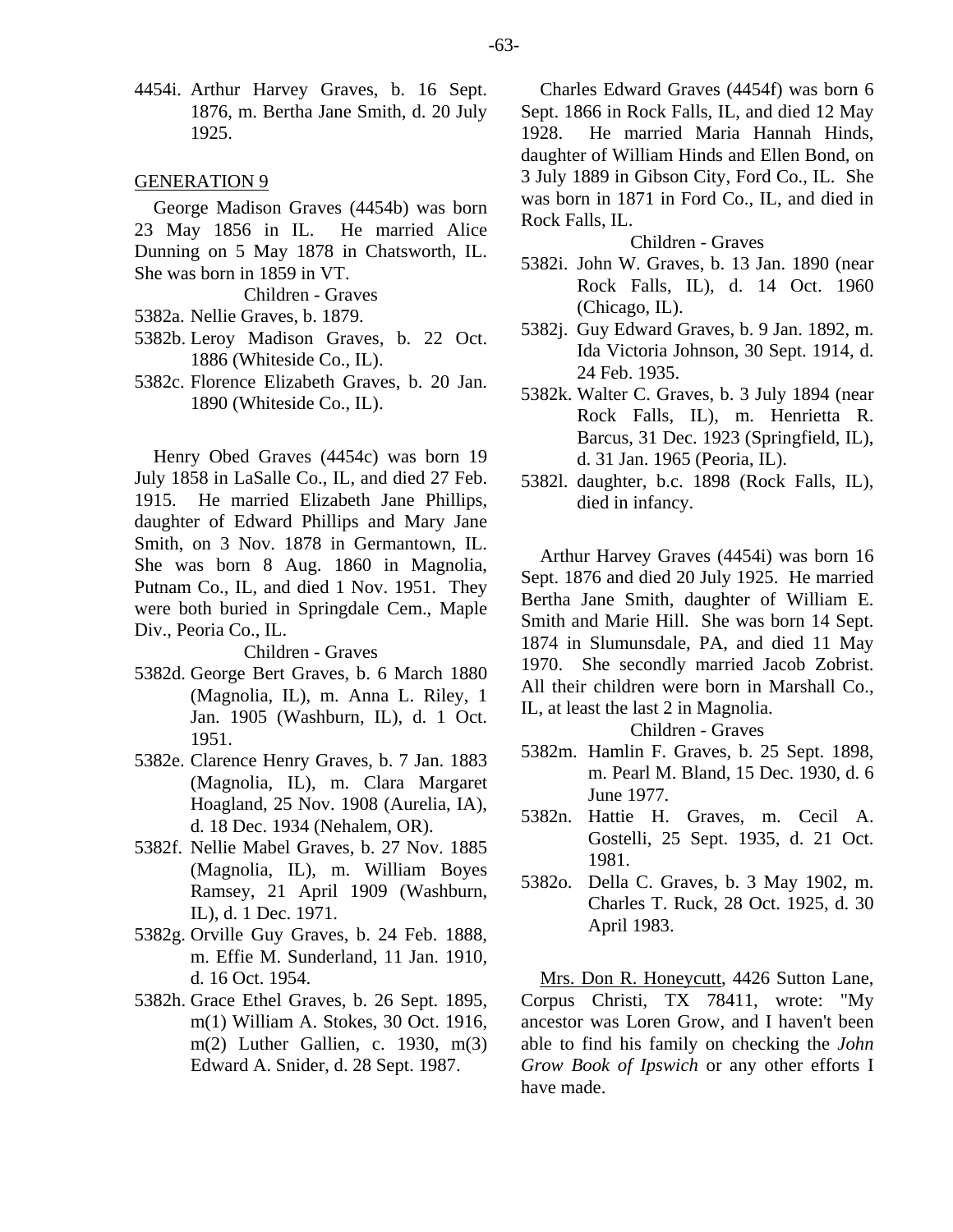I did find him living in Hatfield, Hampshire Co., Mass. on the 1830 U.S. census. Living with him is Irene Curtis, listed as widow, along with his family. I've tried to find out who Irene Curtis was and why she would have been living with Loren Grow. The Berkshire Family History Association of Pittsfield, Mass. sent me a copy of a page of the *History of Hatfield* with the Curtis family listed. It gives Irene's maiden name as Graves. It said she was born June 12, 1788 and died March 18, 1860, and was removed from Williamsburg to Hatfield. I was wondering if perhaps Loren's name was Graves instead of Grow. Loren was married to Adah L. Lapham, but I have never found a marriage, but must have been about 1828. The 1850 Lorain Co., Ohio census gives Loren born in Vermont. He died in white River, Michigan, Nov. 10, 1857.

(ED. NOTE: Irene Graves was descended from THOMAS GRAVES of Hartford, CT, and is listed as #394 on p. 44 of that book. She married Edward Curtiss or Curtis.

I cannot find any connection of a Grow or Lapham family associated with this Graves family. Nor can I find a Loren Graves. Could Loren Grow have been a son-in-law? Can anyone help?)

# *JOHN GRAVES OF CONCORD, MA*

Mr. Frank John Zwolinski, Jr., 416 Denton Way, Santa Rosa, CA 95401, is related to this Graves family by marriage. Lucinda Cornish (his 1st cousin 3 times removed) married NELSON GRAVES on 13 Oct. 1853. Lucinda was a daughter of Thomas J. Cornish and Elvira/Alvina Hurlbert/Hurlburt.

Nelson Graves was descended from JOHN GRAVES of Concord, MA as follows:  $John<sup>1</sup>$ , Benjamin<sup>2</sup>, John<sup>3</sup>, Abner<sup>4</sup>, Bela<sup>5</sup>, John<sup>6</sup>, Sylvanus<sup>7</sup>, Nelson<sup>8</sup>.

Frank would like to learn more about Nelson Graves and his family. Much of his information is from *History and Genealogy of the Cornish Families in America*, by Joseph Cornish, Boston, 1907. Nelson was born about 1830 or 1831, lived in Genesee Forks, PA or NY, and died 10 (or 6) Feb. 1896 in Dexter, Coddington Co., SD. Their children were:

- Byron T. Graves, b. 27 Dec. 1854, d. 3 Aug. 1857.
- Frank S. Graves, b. 6 March 1857.
- Chauncey W. Graves, b. 20 Jan. 1859.
- Alice M. Graves, b. 4 March 1861.
- **Arthur Graves**
- James E. Graves (probably called Ellsworth), b. 13 Nov. 1865.
- Nettie F. Graves, b. 8 May 1869.
- Merritt N. Graves, b. 7 May 1871.
- William A. ("Willie") Graves, b. 6 April 1873, d. 13 June 1881.
- Edward H. Graves, b. 27 Aug. 1875.
- Edna E. Graves, b. 27 Aug. 1875, d. 26 Nov. 1881.

He believes (as indicated by the Cornish genealogy) that Nettie F. Graves married Fayette E. Cornish on 5 July 1886. He would like confirmation of this marriage. Fayette, son of Chauncey William Cornish and Mary Emma Philips, was born 7 May 1864 in Petersburg Twp., Jackson Co., MN, and died 22 Nov. 1929. He was a farmer in Mankato, MN and Wetmore, MI. The children were:

- Stella Cornish, b. 10 June 1887,  $m(1)$ Milton McClellan, m(2) John Cameron, d. 31 July 1964.
- Jessie William (or Willard) Cornish, b. 31 Oct. 1889, m. Margaret ("Maggie") Mae Elizabeth Tedford, d. 24 Nov. 1961.
- Jennie Cornish, b. 14 June 1894, m. Hazlett Parcell, d. 17 Oct. 1936.
- Earl Chauncey Cornish, b. 18 Jan. 1899, m. Ethel Strang, d. Nov. 1960.
- Emmit (or Emmet) Nelson Cornish, b. 18 Jan. 1899, m. Leah St. Amour, d. 17 Aug. 1959.
- Fay Levi Cornish, b. 15 May 1900, m. Rosanna St. Amour, d. 1 July 1973.
- Freeman Truman Cornish, b. 24 July 1904, m. Gertrude M. Dolan, d. 1972 or 1973.

# *DEACON GEORGE GRAVES OF HARTFORD, CT*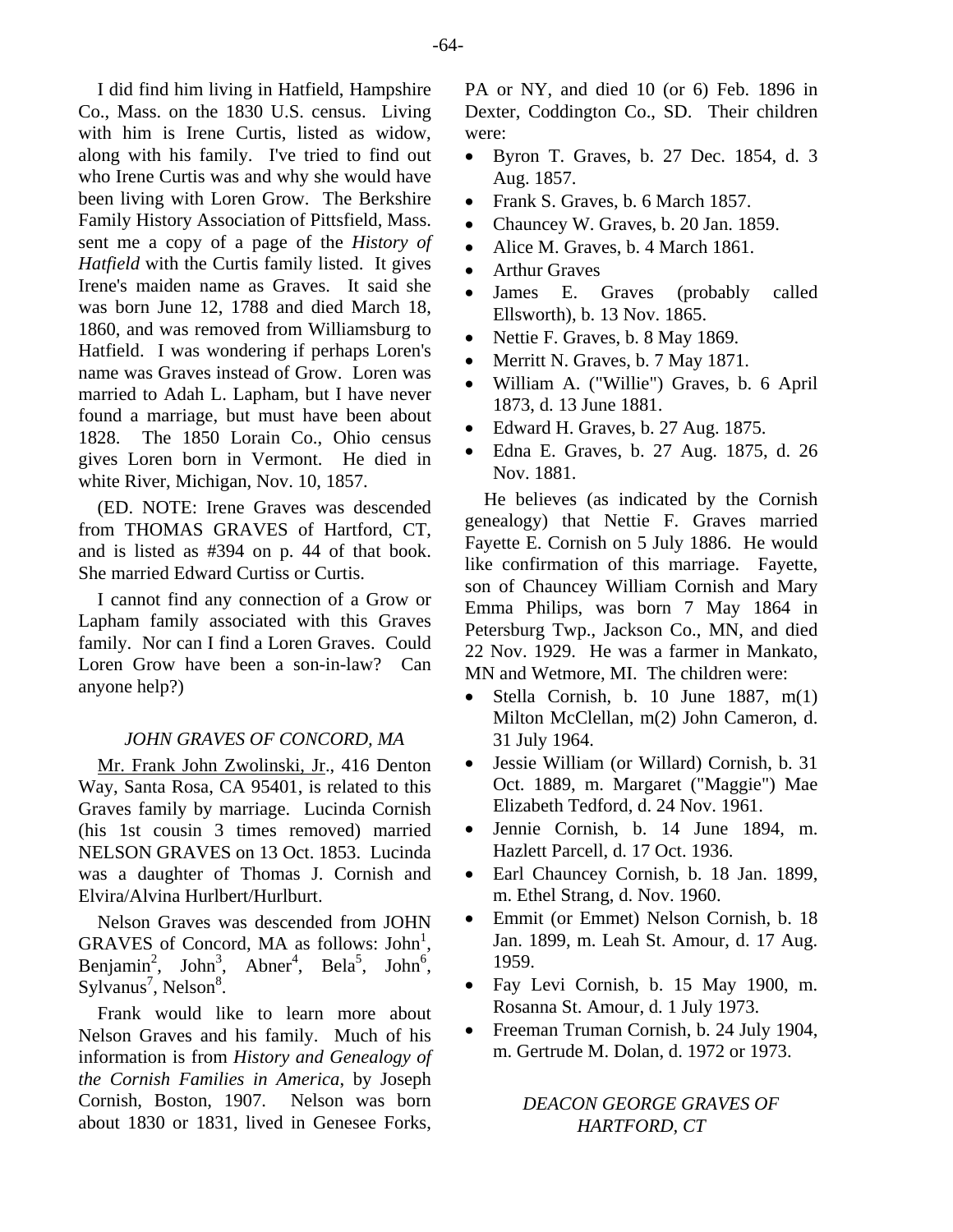Mrs. Patricia Wardell, 78 Edgewood Rd., Allendale, NJ 07401-1825 (PatWardell @aol.com), is researching the Sneden/Snethen (various other spellings) family and has started publishing a newsletter for the name.

In the 5th generation in this country, Daniel Sneden and his wife Phebe ------ were living by about 1805 in or near Conklin, Broome Co., NY (near Binghamton, NY, and very near the PA border). Four of their daughters apparently married Graves men, said to be brothers. Asenath Sneden, b. 23 April 1807, d. 26 Dec. 1836, m. William Graves. Parmelia (or Pamelia of Pamela) Sneden, b. 12 July 1809, Broome Co., NY, d. 29 Oct. 1883, m. 25 Jan. 1831, George Clinton Graves. Phebe Sneden, b.c. 1813, Broome Co., NY, m.c. 1833, Hiram Graves. Sarah M. Sneden, b. 1817, Broome Co., NY, m. a Graves, possibly as his 2nd wife.

(ED. NOTE: The 4 Graves men do seem to have been brothers, sons of Daniel Graves and Stucie Groswold. Daniel is #367 on p. 92 of the book. Sarah M. Sneden seems to have been the 2nd wife of William Graves, and she may have m(1) a Bostwick.)

# *REAR ADM. THOMAS GRAVES OF CHARLESTOWN, MA*

Robert G. ("Bob") Graves, 1126 35th St., Rock Island, IL 61201 (gravesr@dmc.ri.disa. mil), descended from THOMAS GRAVES of Hartford, CT, wrote: "There is a Dr. Thomas Graves who owned a pew in the Old North Church in Boston. Is he related to Thomas Graves of Hartford, CT and Hatfield, MA?"

(ED. NOTE: This is a grandson of Rear Adm. THOMAS GRAVES of Charlestown, MA. This Dr. Thomas Graves was born 28 Sept. 1683, graduated from Harvard College in 1703, was a physician and judge, died in 1747, and funeral services were held in Christ Church, Boston. Christ Church is apparently the official name of Old North Church. He is #18 in the book on this family. His father was also a Dr. Thomas Graves, as was also a doctor, judge, and representative in the General Court of the colony.)

#### *SAMUEL GRAVES OF LYNN, MA*

Mr. Thomas Vincent Graves, 41 Leach St., Salem, MA 01970, is a brother of Mrs. Maureen Graves Anderson of Waterboro, ME, and is listed as #3232 in the Samuel Graves book.

He has lived at New Vrindaban, WV for many years, and all his children were born there. They are: Suddha S. (male), b. 10 Aug. 1976, Varsha D. (female), b. 6 Feb. 1980, Sara O., b. 29 Sept. 1982, Dina D. (female), b. 10 Dec. 1988, and Vincent F., b. 25 Sept. 1990.

His son Suddha is an outstanding swimmer. In 1994 he set a new State meet and school record in the 100 yard butterfly, and a new school record in the 100 yard backstroke.

Thomas is a very talented sculptor. According to newspaper articles from him: "Though sculptor Thomas Graves has completed numerous works, including two 40 foot-high heroic figures and a bust accepted by the Vatican Art Collection in Rome, he has no formal instruction past junior high art classes...

Graves prefers to work with clay, called modeling, as opposed to carving, or the subtractive method... He casts mostly in bronze, but also uses cultured marble and fiberglass...

Graves' three monstrously large pieces at the New Vrindaban community were made from ferro cement and took a year-to-18 months each to finish."

#### *SOUTHERN GRAVES FAMILIES*

Mrs. Virginia L. Keefer, 2065 Beechmont Ave., Keego Harbor, MI 48320, is looking for ancestors, descendants and other information for LENARD H. GRAVES, born 1806 in NC, probably Randolph Co. She has discovered that he was a son of JOHN GRAVES and Ann Campbell of NC & TN.

Lenard Graves first married in AL, probably to Miss Wallace, and had one son, William J.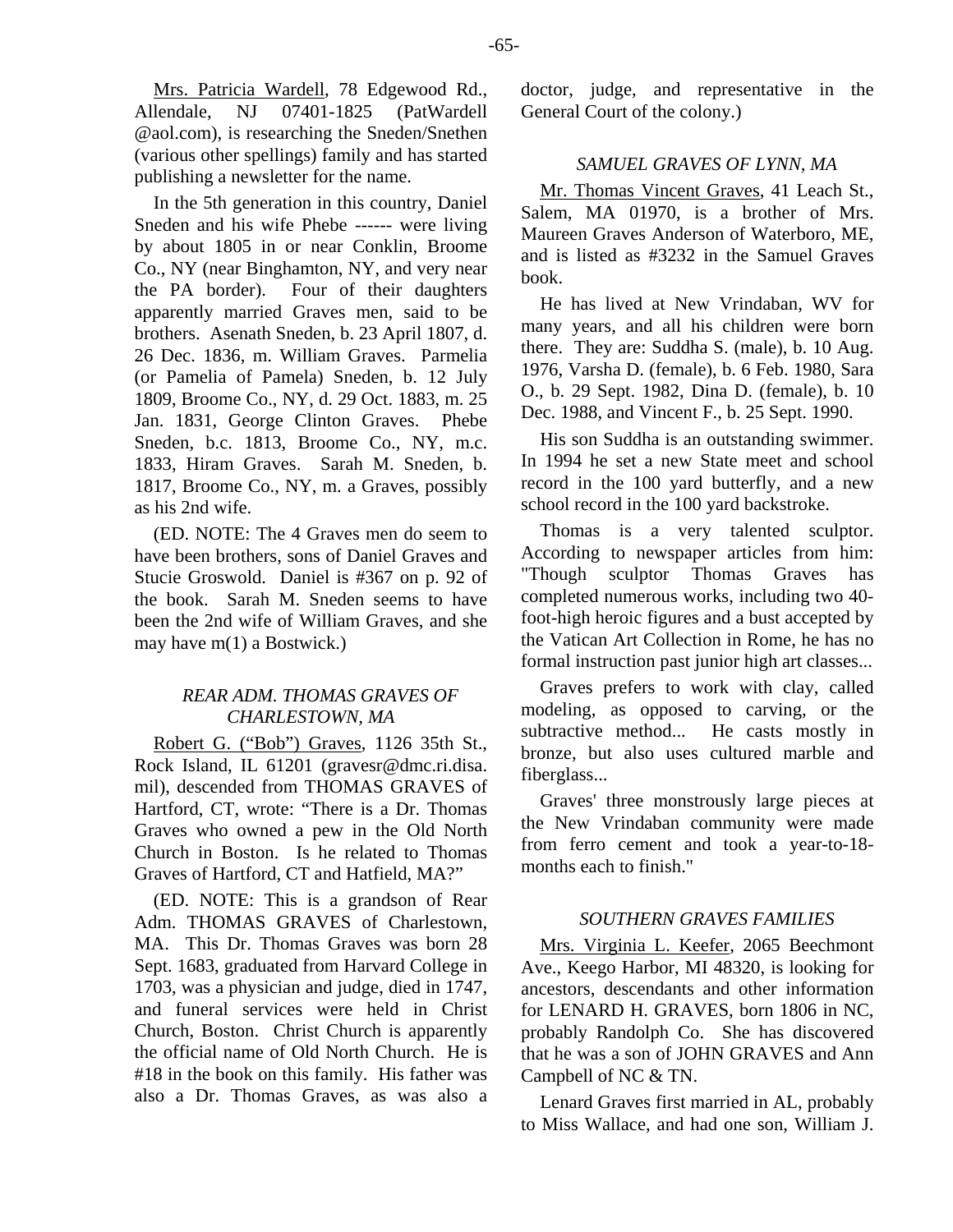Graves, b. 1826, AL. He m(2) Catherine B. Keith. Their children, all born in Giles Co., TN,. were: Alcy Caroline Graves, b. 1830, m. Henry Abernathy (her g-grandparents); Nancy Catherine Graves, b. 1833, m. William F. Brown; Alexander Graves, b.c. 1837; Martha Graves, b.c. 1839; Mary Graves, b.c. 1842; David Graves, b.c. 1844; Newton Graves.

Mrs. Jerry Lemon Graves (Mrs. Verdon Raymond Graves) , 1221 College St., Sulphur Springs, TX 75482-3017, wrote that her husband is descended from WILLIAMSON B. GRAVES and Sarah Evans. He is said to have been born about 1784, perhaps near Richmond, VA, and died about 1843 in Madison Co., KY.

It is believed that he was descended from Capt. Thomas Graves of VA, probably as follows: Thomas<sup>1</sup>, John<sup>2</sup>, Thomas<sup>3</sup>, John<sup>4</sup>, John<sup>5</sup>, Thomas<sup>6</sup>, James F.<sup>7</sup>, b.c. 1765, m(1) Elizabeth Pratt, Williamson  $B^8$ . Proof is lacking that Williamson was indeed a son of James F. Graves, and help is needed.

Williamson Graves married Sarah Evans in KY, either Garrard or Madison Co. She was a daughter of Edward Evans and ------ Vaughn of Lancaster, Garrard Co., KY, and died 26 June 1867. They lived in Rockcastle Co., KY in 1810, and in Madison Co., KY until about 1841.

The apparent father of Williamson Graves, James F. Graves, was born about 1765. He was living in Culpeper Co., VA in 1783 and 1786. He first married Elizabeth Pratt of Culpeper Co. about 1782. He m(2) Elizabeth Parnell on 8 Sept. 1809. In 1810 he moved to New Madrid, MO, where he died in Dec. 1811. It is not at all certain that the following list of children is correct, and proof would be appreciated: Mary Ann Graves, b.c. 1783, died in infancy; William Graves, b.c. 1785, served in the War of 1812, d. in Rockcastle Co., KY; Susanna Graves, b. 15 Dec. 1787, m. John Collier, Jr., 8 April 1803, d. 30 Jan. 1850, Rockcastle Co., KY; Mary Ann Graves, b.c. 1789, m. William Whitesides, 5 Sept. 1809,

Rockcastle Co., KY; Lucy Graves, b.c. 1791, m. Elijah Collier, 1 April 1809, Lincoln Co., KY; Elizabeth Graves, b.c. 1793, m. Samuel McCoy, 20 May 1809, d.c. 1878; Joseph Graves, b.c. 1795, m. ------ Howe, settled in Indiana; Sally Graves, b.c. 1797, married, no children.

Mrs. Julia Mae Bice Hoover, 5200 West Blvd., #505, Boardman, OH 44512-2530, is looking for information on her ancestor, LORENZO M. GRAVES, and his ancestry. A partial genealogy is below.

# DESCENDANTS OF LORENZO M. GRAVES AND MARY ------ OR TN & PANOLA CO., TX

# GENERATION 1

Lorenzo M. Graves (1) was born in Jan. 1839 in Texas. His father was born in TN and his mother in MS. He was a farmer. He married Mary ------ about 1863. She was born in June 1840 in GA. Both her parents were born in GA. It appears that Mary may have been previously married to ------ Johnston by 1860, since there was a 20 year old person (Nannie Johnston) living in their household in 1880. The family was listed in the 1880 and 1900 censuses for Justice, Panola Co., TX. (Panola Co. was formed in 1846 from Harrison and Shelby counties.) In 1900 a grandson, Ellian Gulley, born Jan. 1885, was living in their household.

## Children - Graves

- +2. Julia Johnson Graves, b. Jan. 1869, m. Thomas C. Bice, c. 1892.
	- 3. Carry Graves, b.c. 1872.
	- 4. Della Graves, b. Nov. 1882.

# GENERATION 2

Julia Johnson Graves (2) was born in Jan. 1869 in Texas, probably Panola Co. She married Thomas C. Bice about 1892. He was born in Nov. 1871 in LA. His father was born in GA and his mother in TX, according to the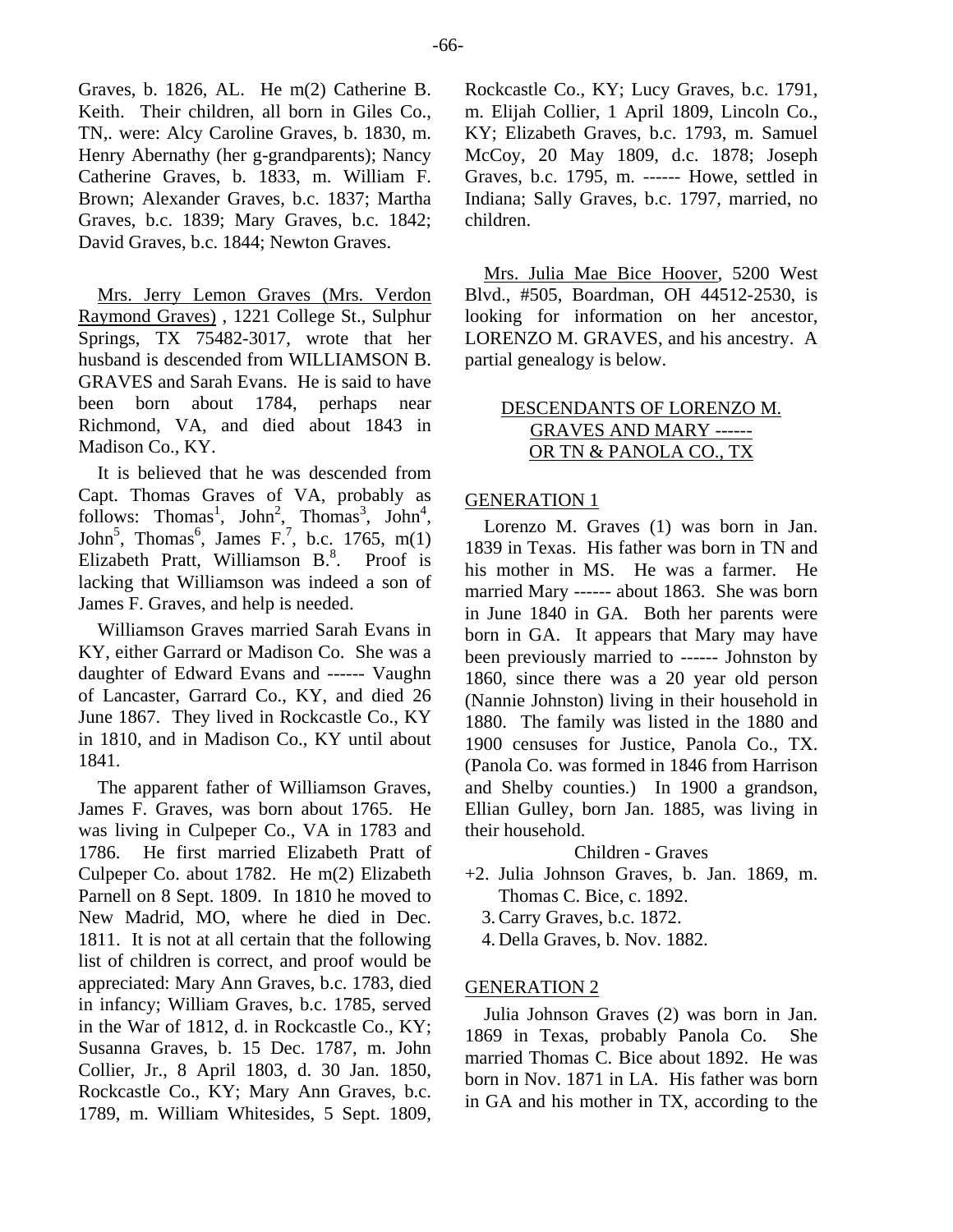1900 census for Brookston, Lamar Co., TX. All their children were born in TX.

Children - Bice

- +5. Milton Curtis Bice, b. June 1893, m. ------.
	- 6. Oswald L. M. Bice, b. Jan. 1896.
	- 7. Lula Mae Bice, b. Oct. 1898.
	- 8. Lorenzo Thomas ("Bill") Bice, b. 10 Sept. 1901.

#### GENERATION 3

Milton Curtis Bice (5) was born in June 1893 in Texas. He married ------.

Children - Bice

9. Julia Mae Bice, m. Harold E. Hoover.

(ED. NOTE: It is possible that this family is related to that of Bartlett Graves of VA & Wilson Co., TN. In addition to being from TN, the family of Bartlett Graves had several members named Lorenzo.)

Mr. Wayne L. Wilber, P.O. Box 158, Hamshire, TX 77622 (wilrice158@aol.com), is looking for the ancestry of his ancestor, JOHN FRANKLIN GRAVES. A preliminary genealogy is given below.

(ED. NOTE: Could there be a connection between this family and that in the preceding query? They both lived in Panola Co., TX, and both had family members named Lorenzo Graves. Could the Lorenzo M. Graves in the preceding query be #3 in the following genealogy?)

# DESCENDANTS OF PARENTS OF JOHN FRANKLIN GRAVES AND BETTIE NUTT OF PANOLA CO., TX

## GENERATION 1

------ Graves (1) married ------. He apparently died before his family arrived in Texas. She died after 1880. According to notes of a cousin's conversation with "Aunt Bennie", "Grandma Graves (Grandaddy's grandmother) came to Texas from Alabama. It isn't known if she started out without a husband or if he died along the way. She arrived with 4 sons and a daughter. Her name isn't known, but she is buried at Truitt Chapel."

#### Children - Graves

- 2. William Graves, never married. Served in the Civil War. Bur. in DeBerry, Panola Co., TX (very close to the LA line).
- 3. Lorenzo Graves
- 4. George Graves, b. 10 Dec. 1849, d. 4 Sept. 1903. Bur. in DeBerry, TX.
- +5. Neicie Bell Graves, m. ------ Hooper.
- +6. John Franklin Graves, b. 8 July 1852, m. Elizabeth Nutt, 1879, d. 3 March 1928.

## GENERATION 2

Neicie Bell Graves (5) married ------ Hooper.

Children - Hooper

7. Meryl Hooper (dau.), m. ------ Rowe.

John Franklin Graves (6) was born 8 July 1852 and died 3 March 1928. He married Elizabeth ("Bettie") Nutt in 1879. She was born 5 May 1860 and died 25 Oct. 1933.

## Children - Graves

- +8. Jewel G. Graves, b. 6 June 1880, m. Cornelius Kyle, d. 2 April 1971.
- +9. Belle P. Graves, b. 30 Jan. 1882, m. Bernard H. Kyle, d. 10 Jan. 1902.
- +10. William Tom Graves, b. 1885, m. Myra R. ------, d. 1960.
- +11. Murtie Graves, b. 7 Oct. 1887, m. Narl Goolsby.
- 12. Archie F. Graves, b. 19 July 1888, d. 2 Jan. 1899.
- +13. Mandy L. Graves, b. 6 Oct. 1890, m. Bernard Kyle, d. 11 Sept. 1915.
- +14. John Erastus Graves, b. 17 May 1894, m. Ada B. Hutto, d. 11 Feb. 1972.
- +15. Elzie C. Graves, b. 11 April 1896, m. Ruby ------, d. 9 June 1957.
- +16. Dovey Graves, b. 27 March 1898, m(1) Luther Goolsby, m(2) ------ Sholar, d. 11 March 1981.
- +17. Bennie Graves, b. 14 March 1900, m. Jepther (or Jeptha) Baldwin.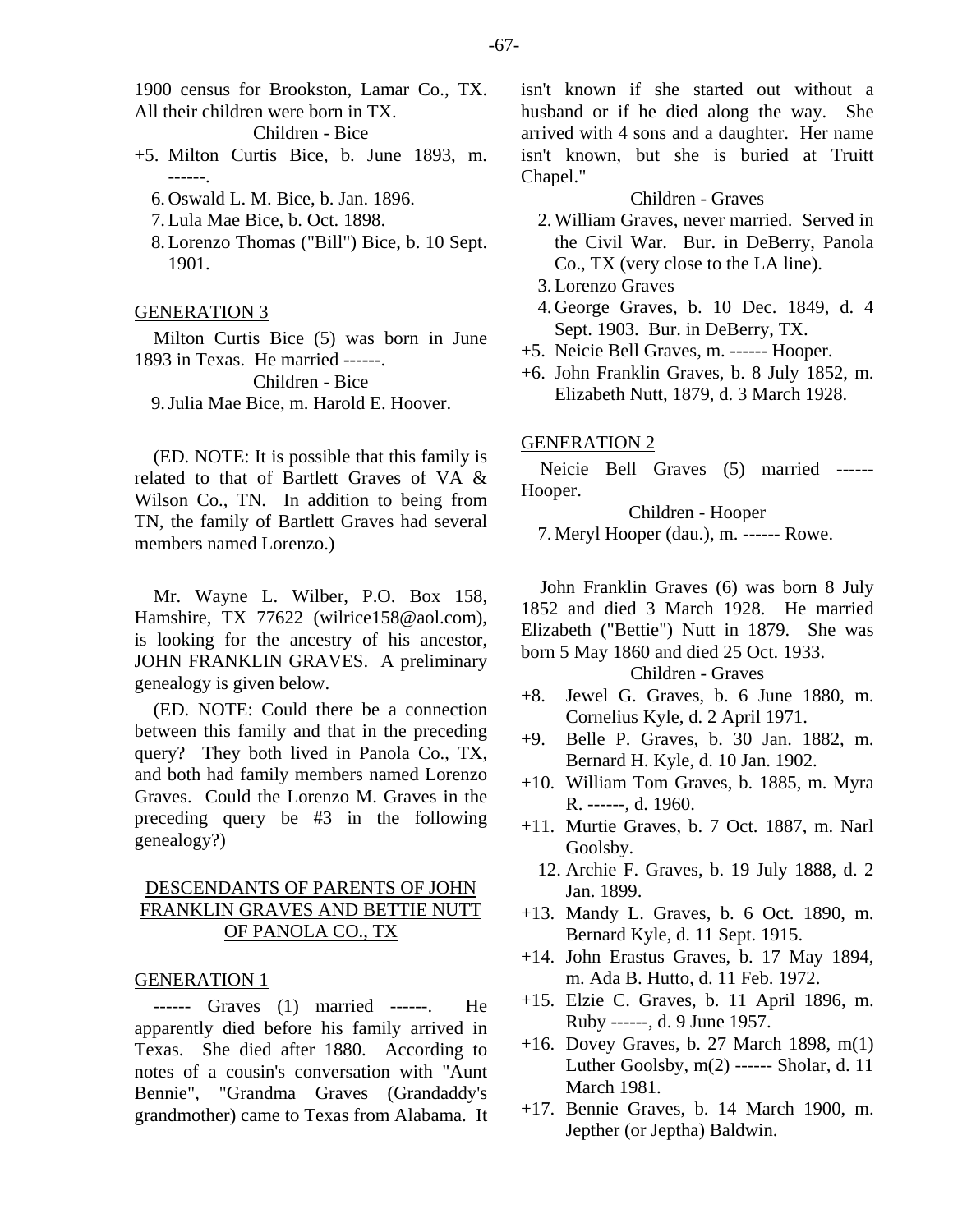+18. Ferrin Lorenzo Graves, b. 1902, m. Olvie I. ------, d. 1976.

#### GENERATION 3

Jewel G. Graves (8) was born 6 June 1880 and died 2 April 1961. She married Cornelius Kyle.

Children - Kyle

19. Dewey Kyle

- 20. Betty Kyle
- 21. Bonnie Kyle
- 22. Evelyn (or Eva Lee) Kyle
- 23. Velvin Kyle
- 24. Winfred Kyle

Belle P. Graves (9) was born 30 Jan. 1882 and died 10 Jan. 1902. She married Bernard H. Kyle. He was born 25 Aug. 1879 and died 3 Feb. 1964. He later married Mandy ------.

Children - Kyle

25. Horace Kyle

26. Greenie Kyle

William Tom Graves (10) was born in 1885 and died in 1960. He married Myra R. ------. She was born in 1886 and died in 1973.

Children - Graves

- 27. Billy Graves
- 28. Gerner (?) ("Joe") Graves
- 29. Jim Bob Graves
- 30. Ed Graves
- 31. Ruby Graves, m. ------ Boland.

Murtie Graves (11) was born 7 Oct. 1887. She married Narl Goolsby. He was born 7 Nov. 1888 and died 23 March 1967.

Children - Goolsby

- 32. Emma Goolsby
- 33. Arlis Goolsby

34. Narl Goolsby, Jr.

Mandy L. Graves (13) was born 6 Oct. 1890 and died 11 Sept. 1915. She married Bernard Kyle.

Children - Kyle 35. Rosa Kyle, m. ------ Needham. 36. Jewel Kyle

John Erastus ("Ras") Graves (14) was born 17 May 1894 and died 11 Feb. 1972. He married Ada B. Hutto. She was born 19 Aug. 1901 and died 28 April 19--.

#### Children - Graves

- 37. Johnnie Juanita Graves, m. ------ Plemons.
- 38. Lindsey Graves, m. ------ Calhoun.
- 39. Jane (?) Iris Graves
- 40. Jimmie Graves
- 41. Lynda Graves

Elzie C. Graves (15) was born 11 April 1896 and died 9 June 1957. He married Ruby ------.

Children - Graves +42. Nell Graves, m. ------ Edge.

Dovey Graves (16) was born 27 March 1898 and died 11 March 1981. She first married Luther Goolsby. She secondly married ------ Sholar (?).

Children - Goolsby 43. Harvillia Goolsby

Bennie Graves (17) was born 14 March 1900, and was living in 1996. She married Jepther (or Jeptha?) Baldwin. He was born 8 Aug. 1897.

Children - Baldwin 44. Joe Jim Baldwin

Ferrin Lorenzo Graves (18) was born in 1902 and died in 1976. He married Olive I. ------. She was born in 1902 and died in 1985. Children - Graves 45. Margie Graves, m. ------ Clifton. 46. Billie Graves 47. Ruth Graves

GENERATION 4

Nell Graves (42) married ------ Edge. Children - Edge 48. Donna Edge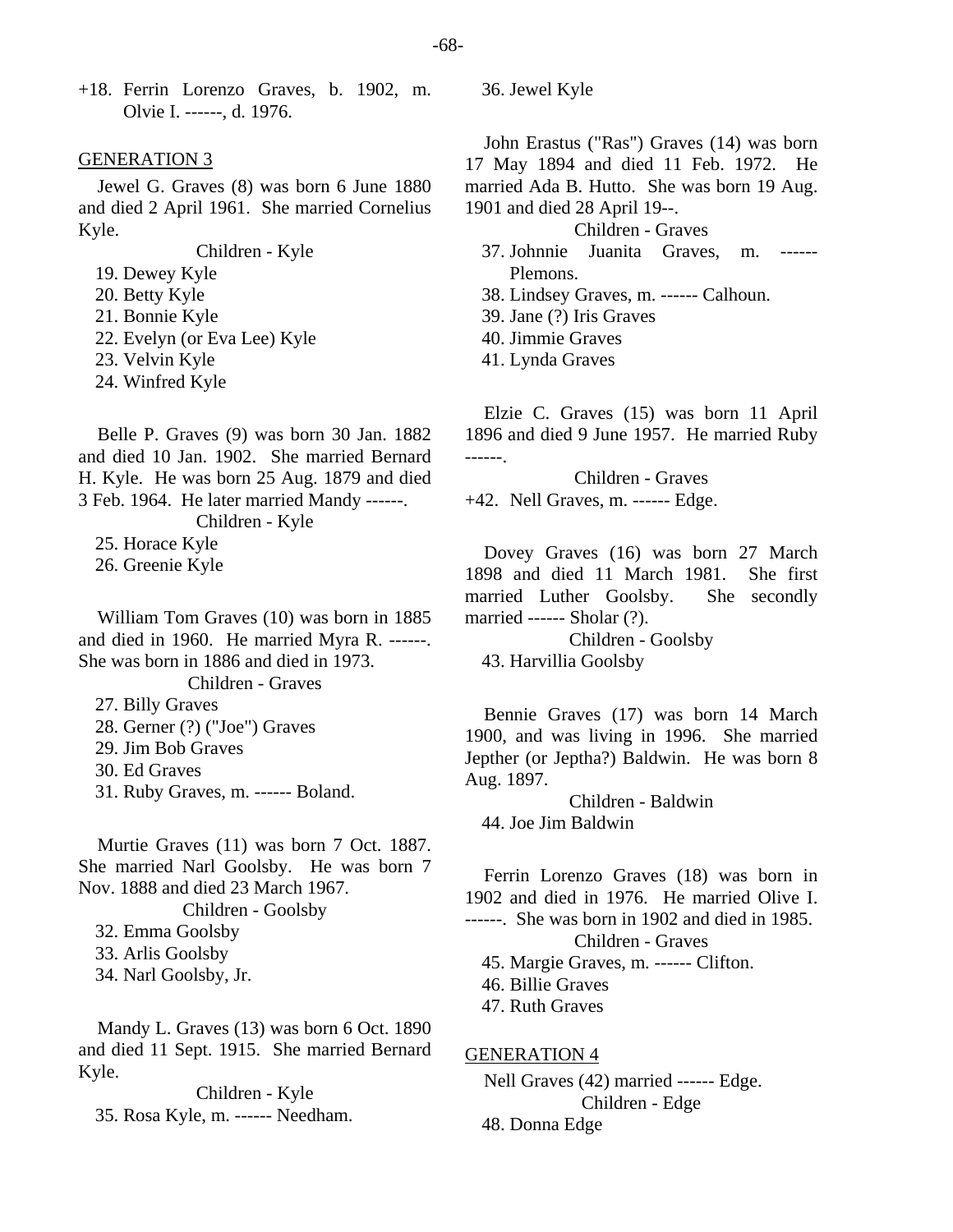49. Ginger Edge

50. Terry Edge

51. Debbie Edge

Mrs. Belver Graves Goode, Rt. 2, Box 620, Afton, VA 22920, is looking for the earlier ancestry of H. RICE GRAVES. A genealogy is below. Help would be appreciated.

## DESCENDANTS OF H. RICE GRAVES AND ELIZABETH MAWYER OF ALBEMARLE CO., VA

## GENERATION 1

H. Rice Graves (1) was born about 1822 in Albemarle Co., VA. He married Elizabeth Mawyer in Sept. 1849 in Albemarle Co. She was born about 1827 in Albemarle Co. The following children were listed in the 1860 census for Fluvanna Co., VA, and Rice was an overseer at Lafayette Hill in 1860.

Families living next to Rice Graves in the 1850 census in Albemarle Co., VA were:

| #36 | <b>John Graves</b>      | 47             | M |   |
|-----|-------------------------|----------------|---|---|
|     | Martha                  | 35             | F |   |
|     | Hagger                  | $\overline{2}$ | M |   |
|     | John                    | 11             | M |   |
|     | Savinia                 |                |   | F |
|     | Tedinia                 |                |   | F |
|     | Alfred                  | 5              | M |   |
|     | Hardinia                | 3              | F |   |
|     | Preston                 | 1              | M |   |
| #37 | <b>Nathaniel Graves</b> | 30             | M |   |
| #38 | Ira Graves              | 23             | M |   |
| #39 | <b>Rice Graves</b>      | 28             | M |   |
|     | Betsey (Elizabeth)      | 25             | F |   |
|     | Francis                 | 6/12           | М |   |
|     |                         |                |   |   |

#### Children - Graves

- 2. Francis Marian Graves, b. March 1850, m(1) Mary E. Falwell, 10 Jan. 1876, m(2) Sophia Irvine.
- 3. Mary Alice Graves (called Alice), m. William D. Kerby, 7 Nov. 1895.
- 4. Sara E. Graves, never married. Lived with William Rice Graves.
- 5. George B. Graves
- 6. John F. Graves
- 7. Martha Graves, m. Victor E. Thacker, 3 Oct. 1896.

## GENERATION 2

Francis Marian (or Marion?) Graves (2), called "Frank", was born in March 1850 in Albemarle Co., VA. He first married Mary E. Falwell on 10 Jan. 1876 in Albemarle Co. She was born about 1857 in Albemarle Co.

After her death, he secondly married Sophia Irvine, a widow. They lived in Scottsville, Albemarle Co., VA. In 1910, Rice had apparently died, since the 1910 census showed Elizabeth living with Frank and Mary.

Children - Graves, by Mary E. Falwell

- 8. William Rice Graves, b.c. 1877, m. Minnie Snead, d. Jan. 1942.
- 9. Lafayette Graves, b.c. 1879, never married.
- 10. Betsey (or Betty) Anne Graves, b.c. 1882, m. Samuel Skinner. No children.
- 11. George Floyd Graves, b. 8 March 1885, m. Nora Lee Coleman, 15 Aug. 1911, d. 22 Dec. 1930.
- 12. Robert ("Bob") Graves, b.c. 1887, m. Cora Mawyer. They were divorced. He died in camp of flu in World War I.
- 13. Norene Graves, b.c. 1893, m. Miles Drumheller. Children - Graves, by Sophia Irvine
- 14. Sally C. Graves
- 15. Hannah Blanche Graves (called Blanche)

## GENERATION 3

William Rice Graves (8) was born about 1877 and died in Jan. 1942. He married Minnie Snead. She was born about 1881 and died in 1959. They lived in Albemarle Co., VA. He was in the sawmill business.

Children - Graves

- 16. Gordon Green Graves, b. 9 Jan. 1901, m. Lucy Poe, 18 Nov. 1920, d. 20 Nov. 1969.
- 17. Mary A. E. Graves, b. 1902, m(1) Roy Powell, m(2) John Lutz, d. 1986.
- 18. Thedore (or Theodore?) Graves, b. 1905, m. Mary Thomas. Lived in Alexandria,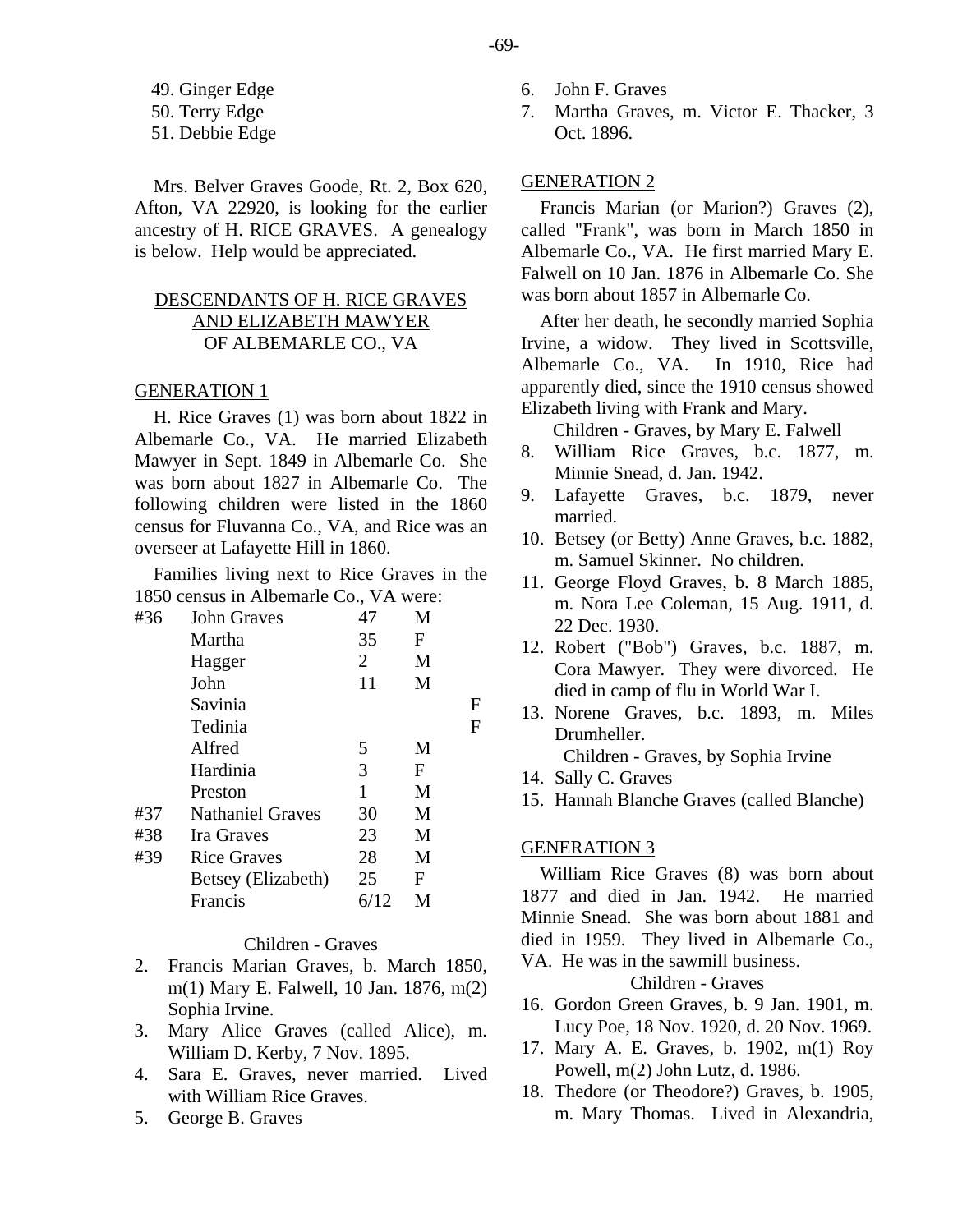VA. He worked in railroad yards and in his work accidentally had a leg amputated. Several children.

- 19. George Melton Graves, b. 1907, m. Bessie Spencer, d. 1980. Lived at Alberene, Albemarle Co., VA. Several children.
- 20. John Fayette Graves, m. Nellie Spencer. Living in 1992. 4 sons.
- 21. Carrie Graves, m. William Moon.
- 22. Rufus Graves, m. Christa Carter, d. 1960's.
- 23. Ruby Graves, b. March 1918, m(1) ------ Thomas,  $m(2)$  ------ Weeks.
- 24. Robert Graves, b. Aug. 1919, m. Elsie Aelise Spencer. She was b. 4 Aug. 1921, d. 17 Feb. 1991. Several children. Living at Alberene, Albemarle Co., VA.
- 25. Samuel Houston Graves, b. Aug. 1919, m. Ruth Spencer, d. 22 July 1984. They lived in Albemarle Co., VA, and he served in WW II. 3 daughters and 2 sons.
- 26. Warren Graves, married and divorced. 1 daughter.

George Floyd Graves (11) was born 8 March 1885 and died 22 Dec. 1930. He married Nora Lee Coleman on 15 Aug. 1911 in Washington, DC. She was born 4 July 1891 and died 12 Feb. 1973. All their children were born in Albemarle Co., VA.

Children - Graves

- 27. Ruth Elizabeth Graves, b. 18 June 1913, m. William Cecil Critzer, 1934.
- 28. Mary Estelle Graves, b. 24 Nov. 1915, m. Russell Critzer, 28 Aug. 1932.
- 29. Belver Virginia Graves, b. 24 Sept. 1918, m. Homer C. Goode, 2 Feb. 1939.
- 30. Floyd Franklin Graves, b. 10 July 1921, d. 7 Nov. 1944 (killed in action in Germany in WW II).
- 31. Elsie Winifred Graves, b. 27 April 1924, m. Purcell Tomlin, 20 Oct. 1950.
- 32. Willard Lee Graves, b. 12 Jan. 1926, m. Gladys Dudley, c. 1945.
- 33. Carl Joseph Graves, b. 30 July 1929, m. Lucille Clark, d. 28 Dec. 1984.
- 34. Calvin Coleman Graves, b. 28 Sept. 1930, d. 2 Oct. 1930.

Norene Graves (13) was born about 1893. She married Miles Drumheller. They lived in Schuyler, Nelson Co., VA.

Children - Drumheller

- 35. Frank Drumheller
- 36. Raymond Drumheller
- 37. Estelle Drumheller
- 38. Molly Drumheller

## GENERATION 4

Gordon Green Graves (16) was born 9 Jan. 1901 and died 20 Nov. 1969. He married Lucy Poe on 18 Nov. 1920 in Albemarle Co., VA.

## Children - Graves

- 39. Hunter Graves, m. Lillie Coleman. 1 dau. and 2 sons.
- 40. Lucille Graves, m. Leroy Mawyer. No children.
- 41. Helen Graves, m. Harry Leathers. 1 son.

Mary A. E. Graves (17), known as Esterline, was born in 1902 and died in 1986. She first married Roy Powell. She secondly married John Lutz.

Children - Powell

- 42. Sadie Powell
- 43. Royce Powell

# Carrie Graves (21) married William Moon. Children - Moon

44. William Moon, Jr.

Rufus Graves (22) married Christa Carter. He died in the 1960's.

Children - Graves

- 45. Rufus Graves, Jr.
- 46. Margarete Graves
- 47. Shirley Graves

Ruby Graves (23) was born in March 1918 and died in Sept. 1982. She first married ------ Thomas. She secondly married ------ Weeks. There were no children by the second marriage.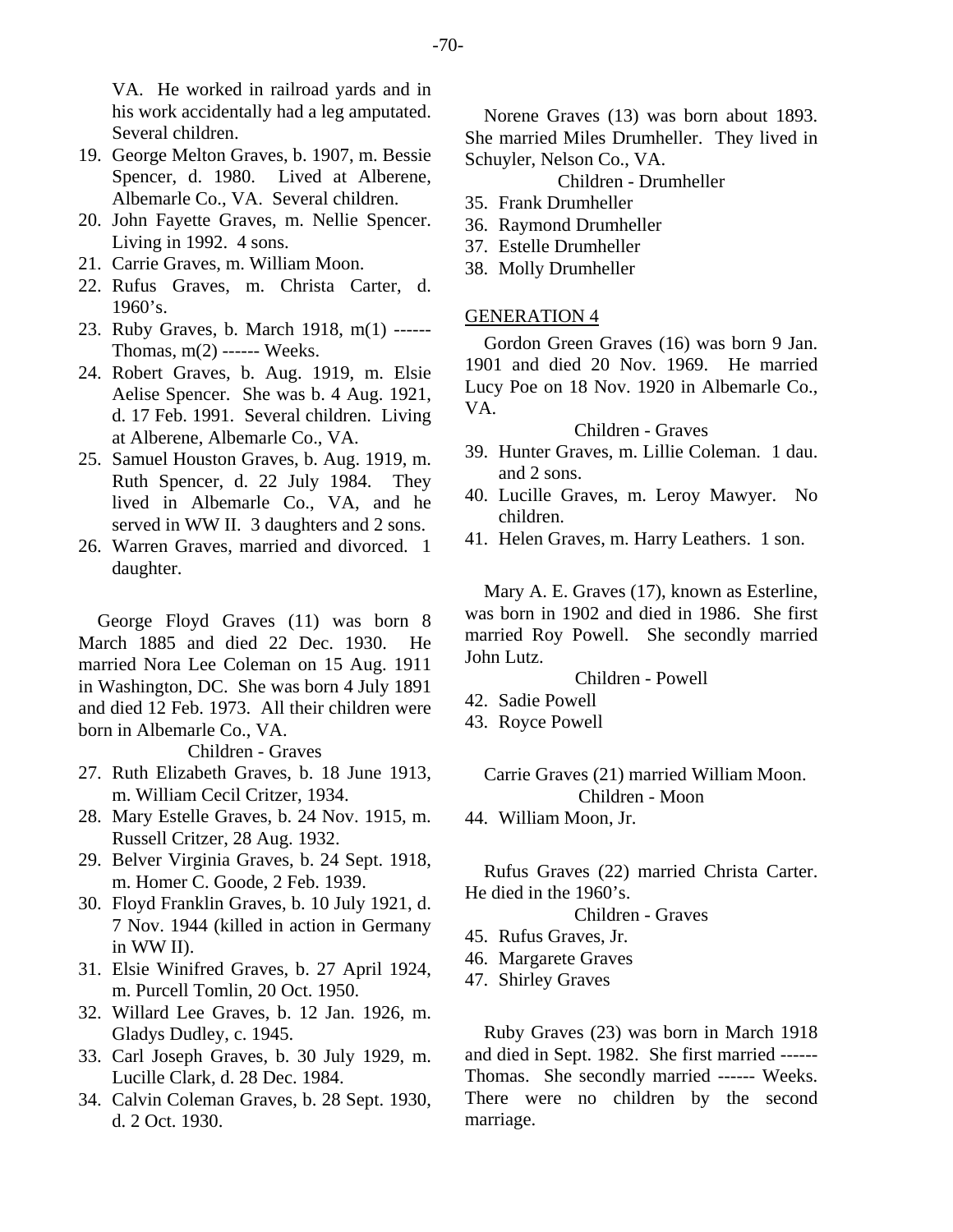## Children - Thomas

- 48. Eugene Thomas
- 49. daughter, d. before 1992.

Ruth Elizabeth Graves (27) was born 18 June 1913 in Albemarle Co., VA. She married William Cecil Critzer, called Cecil, in 1934. He died in 1975.

Children - Critzer

- 50. Donald Cecil Critzer, b. 8 Dec. 1935, m(1) Opal Shurad, c. 1960, m(2) Frances Caricato, d. Dec. 1990.
- 51. George Calvin Critzer, b. 1938, m(1) Anna Garrison, 1957, m(2) Florine Gibson, 1965.
- 52. Ann Elizabeth Critzer, b. 11 June 1947, m. Donald Kidd, 13 June 1970.
- 53. Sue Deborah Critzer, b. 4 Feb. 1949, m. Stephen Hughes, 15 Aug. 1984. No children.

Mary Estelle Graves (28) was born 24 Nov. 1915. She married Russell Critzer, brother of Cecil Critzer who married her sister Ruth, on 28 Aug. 1932 in Hagerstown, MD. He died before 1991.

Children - Critzer

- 54. Shirley Ann Critzer, m. Calvin Hall.
- 55. David Paul Critzer, m. Frances Humphries.

Belver Virginia Graves (29) was born 24 Sept. 1918 in Albemarle Co., VA. She married Homer C. Goode on 2 Feb. 1939. He was born 1 May 1915 in Page Co., VA.

#### Children - Goode

- 56. Wallace H. Goode, b. 5 Sept. 1939, m. Robert Harmon.
- 57. Johnny Clifton Goode, b. 15 Dec. 1941, m. Rose Price, 1964.
- 58. Larry Allen Goode, b. 3 April 1951, m(1) Donna Cook, Nov. 1971, m(2) Debbie Crickenberger, 1975.

Elsie Winifred Graves (31) was born 27 April 1924. She married Purcell Tomlin on 20 Oct. 1951. They were divorced.

Children - Tomlin

- 59. Deborah Tomlin, b. 1951, never married. Living in Richmond, VA.
- 60. Patricia Tomlin, married and divorced. 4 sons. Living in Charlotte, NC.
- 61. Tommy Tomlin, married. No children. Living in Concord, NC.
- 62. Danny Tomlin, married. 1 son and 1 daughter. Living in Charlotte, NC.

Willard Lee Graves (32) was born 12 Jan.

- 1926. He married Gladys Dudley about 1945. Children - Graves
- 63. Willard Brogan Graves, married twice. 3 sons.
- 64. Kenneth Graves, married twice. 3 sons.
- 65. Keith Graves, never married.
- 66. Floyd Graves, never married.

Carl Joseph Graves (33) was born 30 July 1929 and died 28 Dec. 1984. He married Lucille Clark. They divorced.

Children - Graves

67. Carolyn Jane Graves, m. ------ Trent. 1 son.

#### *CAPT. THOMAS GRAVES OF VA*

Mr. Charles E. Moreland, 15508 Saranac Dr., Whittier, CA 90604, is descended from Capt. THOMAS GRAVES of VA via Francis<sup>2</sup>, John<sup>3</sup>, Jane<sup>4</sup> m. John Coffey. John<sup>3</sup> had a brother Francis Graves, Jr., born 1679 in Rappahannock Co., VA, died 1748 in Essex Co., VA. The will of Francis Jr. was dated 25 June 1746 and was proved 18 Oct. 1748 in Essex Co. (Will Book 8, pages 90-91). It named the following 6 children. Of his daughters, only Clara was married in 1748. Francis Jr. married Anne (possibly Reynolds) in 1699.

- Jane Graves
- Ann Graves; may have married John Satterwhite; however the Satterwhite family say John Satterwhite m. Ann Price.
- Clara Graves, m. Aaron Higginbotham, Sr., c. 1739-1746